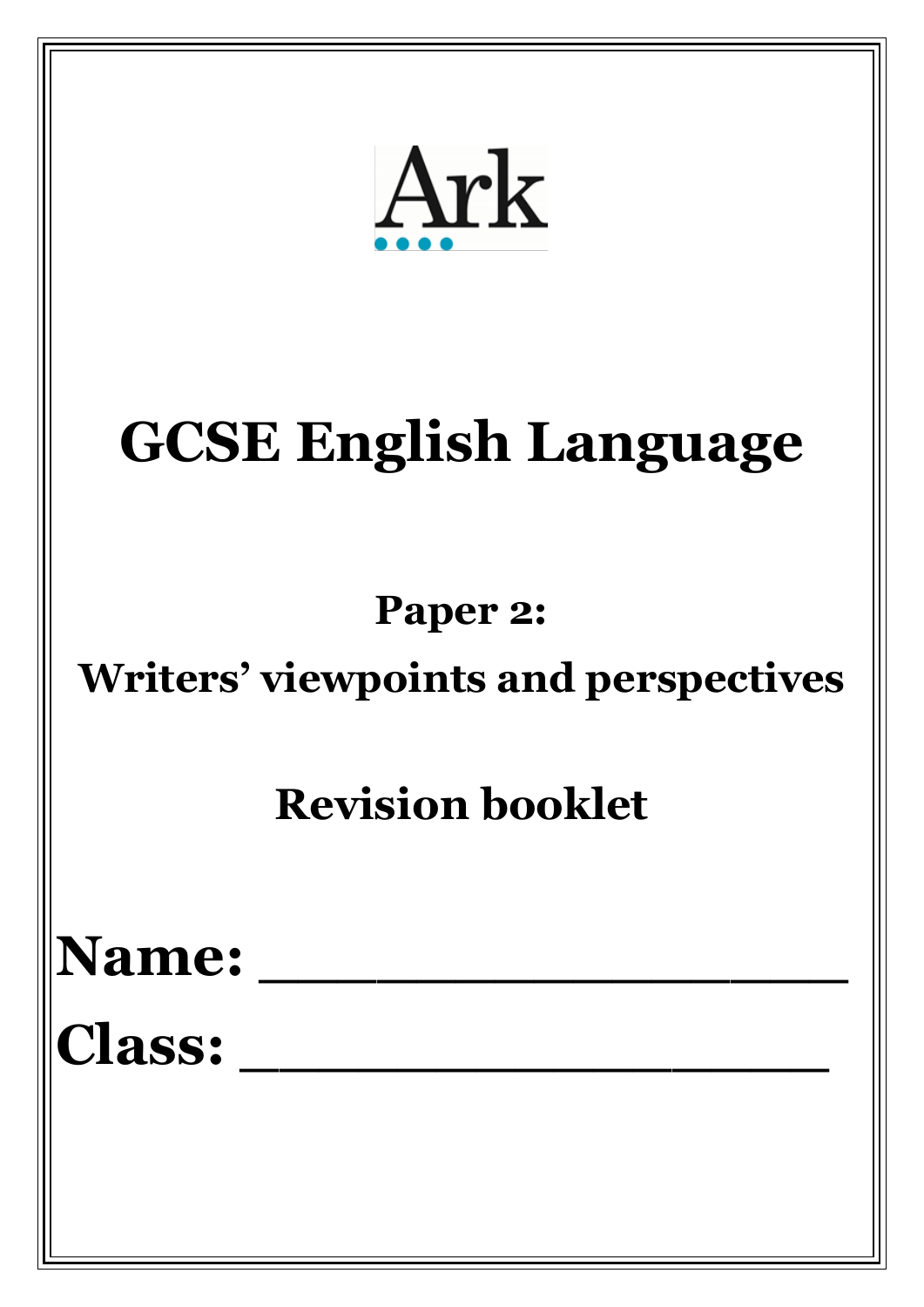# **Contents**

*This booklet will provide students with an opportunity to read and revise unseen fiction for GCSE English Language Paper 2. Activities cover all assessment objectives and looks to develop the necessary skills to answer all the questions on the paper successfully.* 

| <b>Text &amp; Skill</b>                                                                                                           | AO                                            | Page           |
|-----------------------------------------------------------------------------------------------------------------------------------|-----------------------------------------------|----------------|
| "Tim Peake can be a catalyst for more UK space missions"<br>1.<br>from 'The Engineer' by Andrew Wade                              | Reading<br>21st C Non-Fiction                 | 3              |
| 'Tim Peake can be a catalyst for more UK space missions'<br>2.<br>from 'The Engineer' by Andrew Wade - comprehension<br>questions | AO1                                           | $\overline{4}$ |
| 3. Exploring language in 'Tim Peake can be a catalyst for more<br>UK space missions' from 'The Engineer' by Andrew Wade           | AO <sub>2</sub>                               | 6              |
| 4. Accounts from the first men on the moon                                                                                        | Reading<br>20th C Non-Fiction                 | $\overline{7}$ |
| 5. Accounts from the first men on the moon – comprehension<br>questions                                                           | AO1                                           | 8              |
| 6. Comparing texts to synthesise information                                                                                      | AO1                                           | 9              |
| 7. Comparing writers' methods                                                                                                     | AO <sub>3</sub>                               | 10             |
| 8. Using imagery to create meaning in writing                                                                                     | AO <sub>5</sub> & AO <sub>6</sub>             | 11             |
| 9. Writing a letter                                                                                                               | AO <sub>5</sub> & AO <sub>6</sub>             | 12             |
| 10. Twelve years a slave by Solomon Northup                                                                                       | Reading 19th C<br>Literary Non-Fiction        | 15             |
| 11. Twelve years a slave by Solomon Northup – comprehension<br>questions                                                          | AO1                                           | 16             |
| 12. Exploring language in Twelve years a slave by Solomon<br>Northup                                                              | AO <sub>2</sub>                               | 17             |
| 13. An Evil Cradling by Brian Keenan                                                                                              | Reading 20th C<br><b>Literary Non-Fiction</b> | 19             |
| 14. An Evil Cradling by Brian Keenan – comprehension<br>questions                                                                 | AO1                                           | 20             |
| 15. Comparing texts to synthesise information                                                                                     | AO1                                           | 21             |
| 16. Exploring language in An Evil Cradling by Brian Keenan                                                                        | AO2                                           | 22             |
| 17. Comparing writers' methods                                                                                                    | AO <sub>3</sub>                               | 24             |
| 18. Using sensory imagery to create meaning in writing                                                                            | AO <sub>5</sub> & AO <sub>6</sub>             | 26             |
| 19. Writing a speech                                                                                                              | AO <sub>5</sub> & AO <sub>6</sub>             | 27             |
| 20. Knowledge organiser for Language Paper 2                                                                                      |                                               | 30             |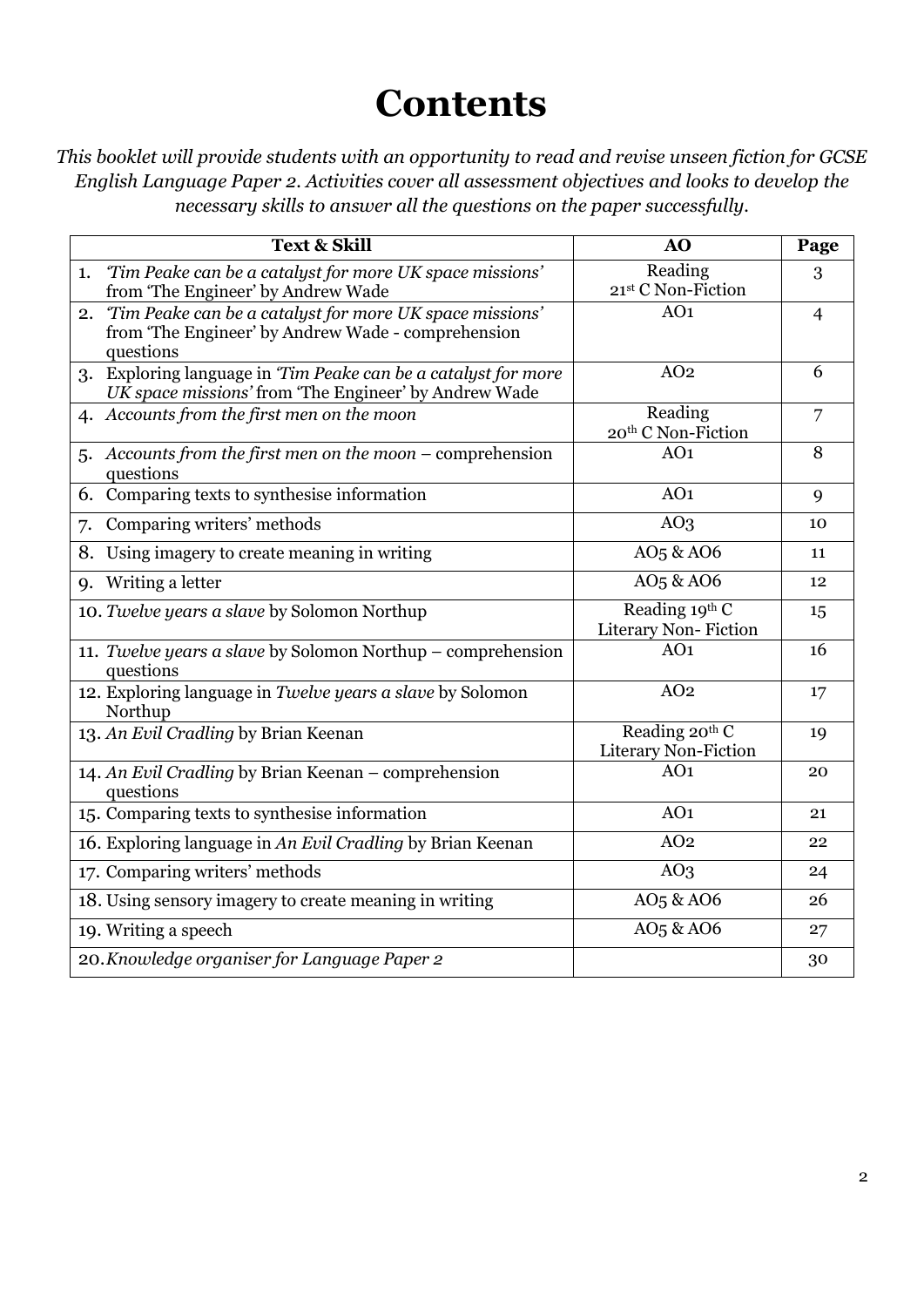# **1. Read through the text on space travel below and then answer the questions that follow.**

# *'Tim Peake can be a catalyst for more UK space missions'*

by Andrew Wade from 'The Engineer', an online newspaper

If everything goes according to plan, by this time tomorrow Major Tim Peake will be back on **terra firma** following his six-month mission on board the International Space Station. His return home in the Soyuz capsule will see him travelling at 25 times the speed of sound, surrounded by superheated atmospheric plasma at temperatures touching 2,500°C.

With the capsule already **decelerating**, parachutes will open about 11km above the Earth's surface to further slow the **descent**, and landing engines will fire to cushion the Soyuz as it crashes into the *Kazakh Steppe*. Such is the force of the collision that **greenhorn** astronauts are warned by their Russian mentors to stop talking before impact so that they don't bite their tongues off.

As the first ever Briton to visit the ISS (and the first ever ESA astronaut from these isles), Major Peake's space adventure has been a huge **boon** for both UK aerospace and for wider science and technology awareness across the country. His time on board the station has seen him 'virtually' run the London Marathon, remotely control a Mars rover **prototype** on Earth, and chased by Scott Kelly in a gorilla suit as part of the US astronaut's birthday celebrations. Peake has also carried out more than 250 experiments during his six-month **tenure**.

In January, just a month after arriving on the ISS, Peake became the UK's first astronaut to conduct a spacewalk. During the historic mission, Kelly commented how great it was to see the Union Jack flag on Peake's arm as he moved through the blackness around the station's exterior. Peake himself commented that it was a 'privilege' and a 'proud moment' to be the bearer of the flag on its first spacewalk.

The exterior work on the ISS was cut short due to a helmet malfunction for US astronaut Tim Kopra, but those images of Peake in space will last forever, and their power to inspire should not be underestimated. Media coverage of his mission has been extensive, and Peake's **affable** nature and wide-eyed enthusiasm have made for welcome relief at a time when news cycles have been particularly **bleak**. It's easy to see why the former helicopter pilot was selected from 8,000 applicants to become an ESA astronaut. It now seems important that steps are taken to make sure he is not the UK's last.

Speaking recently to David Parker, ESA's Director of Human Spaceflight and Robotic Exploration, I asked him about the possibility of UK involvement in future ISS missions. For the short term at least, it seems a return to space by Peake is the best prospect of seeing the Union Jack back in **orbit**.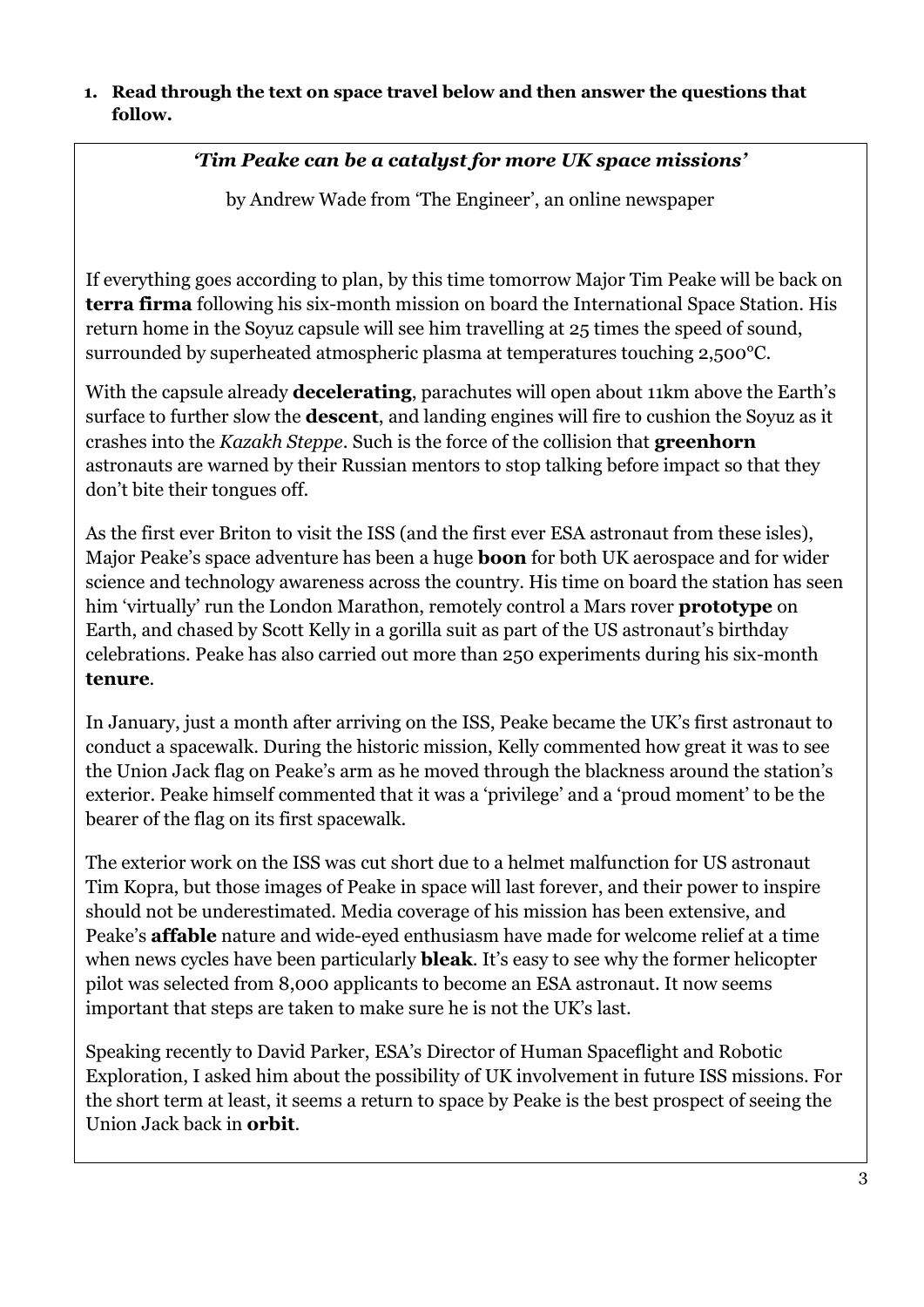'The opportunities are there for future missions for this group of astronauts,' said Parker, referring to Peake and his colleagues that were part of the 2009 ESA intake. 'We probably wouldn't start a new selection, but that's not definite. It would be more about taking the maximum experience out of the astronaut group that we have now, who have all proved to be excellent.'

While Peake may be the most likely UK candidate for future ISS missions, the station will not be around forever, and **plans are of course afoot** for exploration beyond its low-earth orbit. NASA's Orion programme, which ESA has a major hand in via development of the vehicle's service module, will take astronauts on new **lunar** missions. ESA is also talking to its member states about involvement with the Deep Space Habitat, a station beyond Earth's orbit that would lay the ground for the next stages of space exploration.

'Think of a mini space station, but with an electric **propulsion** system that would go towards the Moon,' Parker explained. 'We'd use the Orion vehicle to take the astronauts there. You'd assemble a habitation module and a propulsion module in Earth orbit, then start to fly out on **voyages** of exploration into deep space for the first time.'

UK participation in such adventures would be largely dependent on funding, but the prospect of astronauts from these shores being involved is exciting. Tim Peake's mission has given space exploration and science a massive **shot in the arm**. Let's hope his success can be the **catalyst** for further investment in UK aerospace, and that someday we might even see the Union Jack in deep space. We wish Major Peake and his fellow astronauts a safe journey back to Earth, and advise him to heed the landing advice of those Russian mentors. He's going to have a lot of talking to do over the coming weeks.

| i.    | terra firma: and a series of the series of the series of the series of the series of the series of the series of the series of the series of the series of the series of the series of the series of the series of the series                                                                                                                                                                                                                                                                                                                                                                                                                  |
|-------|------------------------------------------------------------------------------------------------------------------------------------------------------------------------------------------------------------------------------------------------------------------------------------------------------------------------------------------------------------------------------------------------------------------------------------------------------------------------------------------------------------------------------------------------------------------------------------------------------------------------------------------------|
| ii.   |                                                                                                                                                                                                                                                                                                                                                                                                                                                                                                                                                                                                                                                |
| iii.  |                                                                                                                                                                                                                                                                                                                                                                                                                                                                                                                                                                                                                                                |
| iv.   | greenhorn: $\qquad \qquad$                                                                                                                                                                                                                                                                                                                                                                                                                                                                                                                                                                                                                     |
| v.    |                                                                                                                                                                                                                                                                                                                                                                                                                                                                                                                                                                                                                                                |
| vi.   | $\text{prototype:}\underline{\hspace{2.5cm}}% \begin{minipage}{0.9\linewidth} \[ \includegraphics[width=0.9\linewidth]{images/0.9\linewidth} \] \includegraphics[width=0.9\linewidth]{images/0.9\linewidth} \] \includegraphics[width=0.9\linewidth]{images/0.9\linewidth} \] \includegraphics[width=0.9\linewidth]{images/0.9\linewidth} \] \includegraphics[width=0.9\linewidth]{images/0.9\linewidth} \] \includegraphics[width=0.9\linewidth]{images/0.9\linewidth} \] \includegraphics[width=0.9\linewidth]{images/0.9\linewidth} \] \includegraphics[width=0.9\linewidth]{images/0.9\linewidth} \] \includegraphics[width=0.9\linewidth$ |
| vii.  | tenure:                                                                                                                                                                                                                                                                                                                                                                                                                                                                                                                                                                                                                                        |
| viii. | $\text{affable:}\footnotesize\begin{picture}(15,10) \put(0,0){\dashbox{0.5}(10,0){ }} \put(15,0){\circle{10}} \put(15,0){\circle{10}} \put(15,0){\circle{10}} \put(15,0){\circle{10}} \put(15,0){\circle{10}} \put(15,0){\circle{10}} \put(15,0){\circle{10}} \put(15,0){\circle{10}} \put(15,0){\circle{10}} \put(15,0){\circle{10}} \put(15,0){\circle{10}} \put(15,0){\circle{10}} \put(15,0){\circle$                                                                                                                                                                                                                                      |
| ix.   |                                                                                                                                                                                                                                                                                                                                                                                                                                                                                                                                                                                                                                                |
| X.    |                                                                                                                                                                                                                                                                                                                                                                                                                                                                                                                                                                                                                                                |
| xi.   |                                                                                                                                                                                                                                                                                                                                                                                                                                                                                                                                                                                                                                                |
| xii.  |                                                                                                                                                                                                                                                                                                                                                                                                                                                                                                                                                                                                                                                |
| xiii. |                                                                                                                                                                                                                                                                                                                                                                                                                                                                                                                                                                                                                                                |
| xiv.  |                                                                                                                                                                                                                                                                                                                                                                                                                                                                                                                                                                                                                                                |
| XV.   |                                                                                                                                                                                                                                                                                                                                                                                                                                                                                                                                                                                                                                                |

# **a) Find the definitions of these words/ phrases and write it down in the space provided:**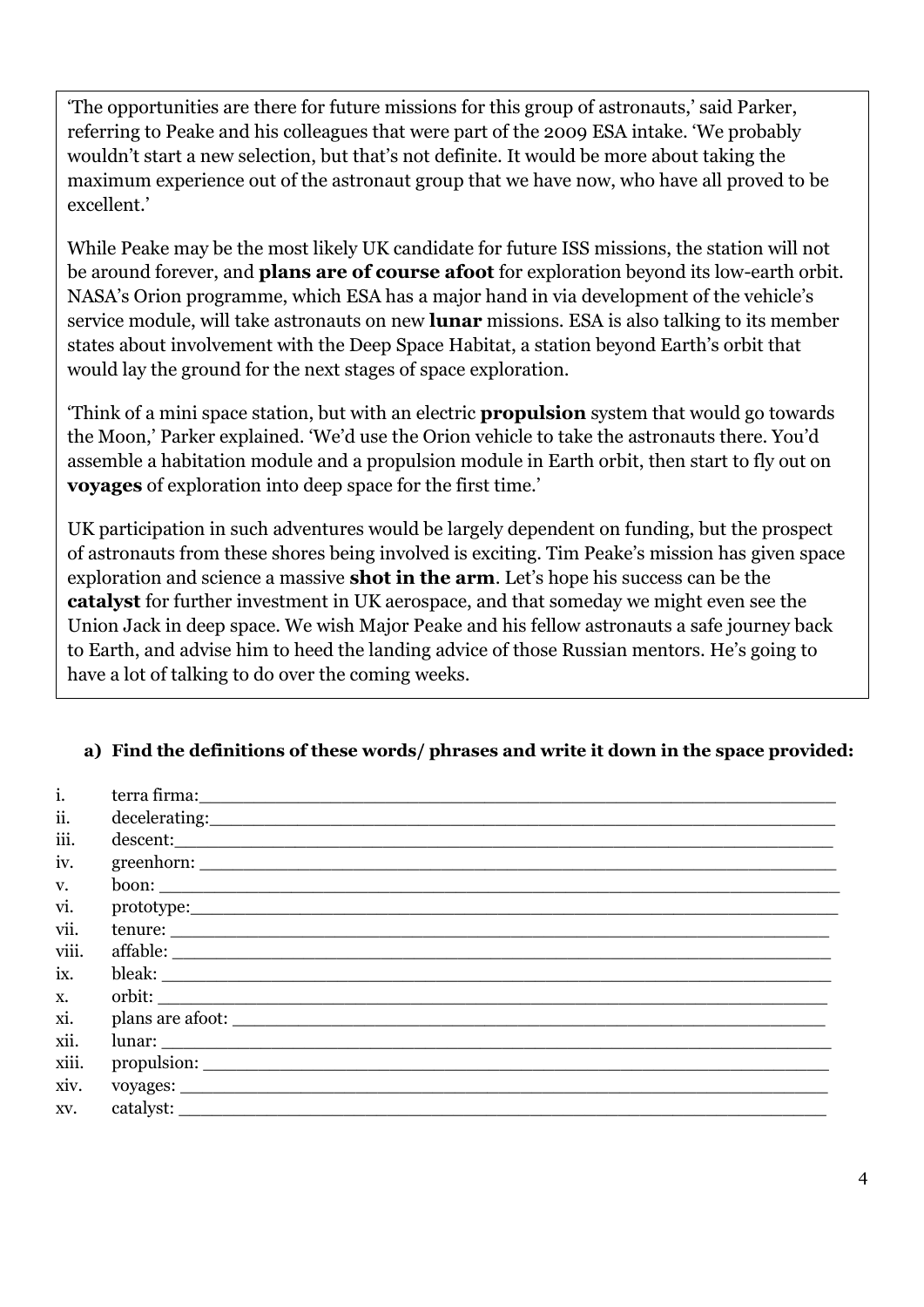**b) Use five words from the list in a sentence of your own to show you understand what the word means.**

| i.                                                                                                                     |                                      |
|------------------------------------------------------------------------------------------------------------------------|--------------------------------------|
| ii.                                                                                                                    |                                      |
|                                                                                                                        |                                      |
| iii.                                                                                                                   |                                      |
| iv.                                                                                                                    |                                      |
| v.<br>and the control of the control of the control of the control of the control of the control of the control of the |                                      |
|                                                                                                                        |                                      |
| c) What is the extract about? Summarise it in one sentence.                                                            |                                      |
|                                                                                                                        |                                      |
|                                                                                                                        |                                      |
|                                                                                                                        |                                      |
| d) What is the tone of the text? Explain this in one sentence.                                                         |                                      |
|                                                                                                                        |                                      |
|                                                                                                                        |                                      |
| e) What is the writer's message? Explain this in one sentence.                                                         |                                      |
|                                                                                                                        |                                      |
|                                                                                                                        |                                      |
|                                                                                                                        |                                      |
| f) What is the attitude towards space travel in the text? Explain.                                                     |                                      |
|                                                                                                                        |                                      |
|                                                                                                                        |                                      |
| g) Reread the text. Choose four statements which are true:                                                             |                                      |
| <b>Statement</b>                                                                                                       | <b>True or</b>                       |
|                                                                                                                        | $f_{\alpha}$ $1_{\alpha}$ , $\Omega$ |

| <b>Statement</b>                                                                                | 11 uc vi<br>false? |
|-------------------------------------------------------------------------------------------------|--------------------|
| A. When Major Tim Peake returns he'll be travelling at twenty five times the speed of<br>light. |                    |
| B. The Soyuz capsule is expected to land on the Kazakh Steppe.                                  |                    |
| C. Tim Peake is the first British astronaut to work for ESA.                                    |                    |
| D. He ran the London marathon in a gorilla suit.                                                |                    |
| E. He was the first British astronaut to walk in space.                                         |                    |
| F. Tim Kopra's helmet was faulty so the spacewalk had to end early.                             |                    |
| G. Tim Peake was selected from eight hundred applicants.                                        |                    |
| H. David Parker is an astronaut at ESA.                                                         |                    |
| The Orion programme hopes to send astronauts to Pluto.                                          |                    |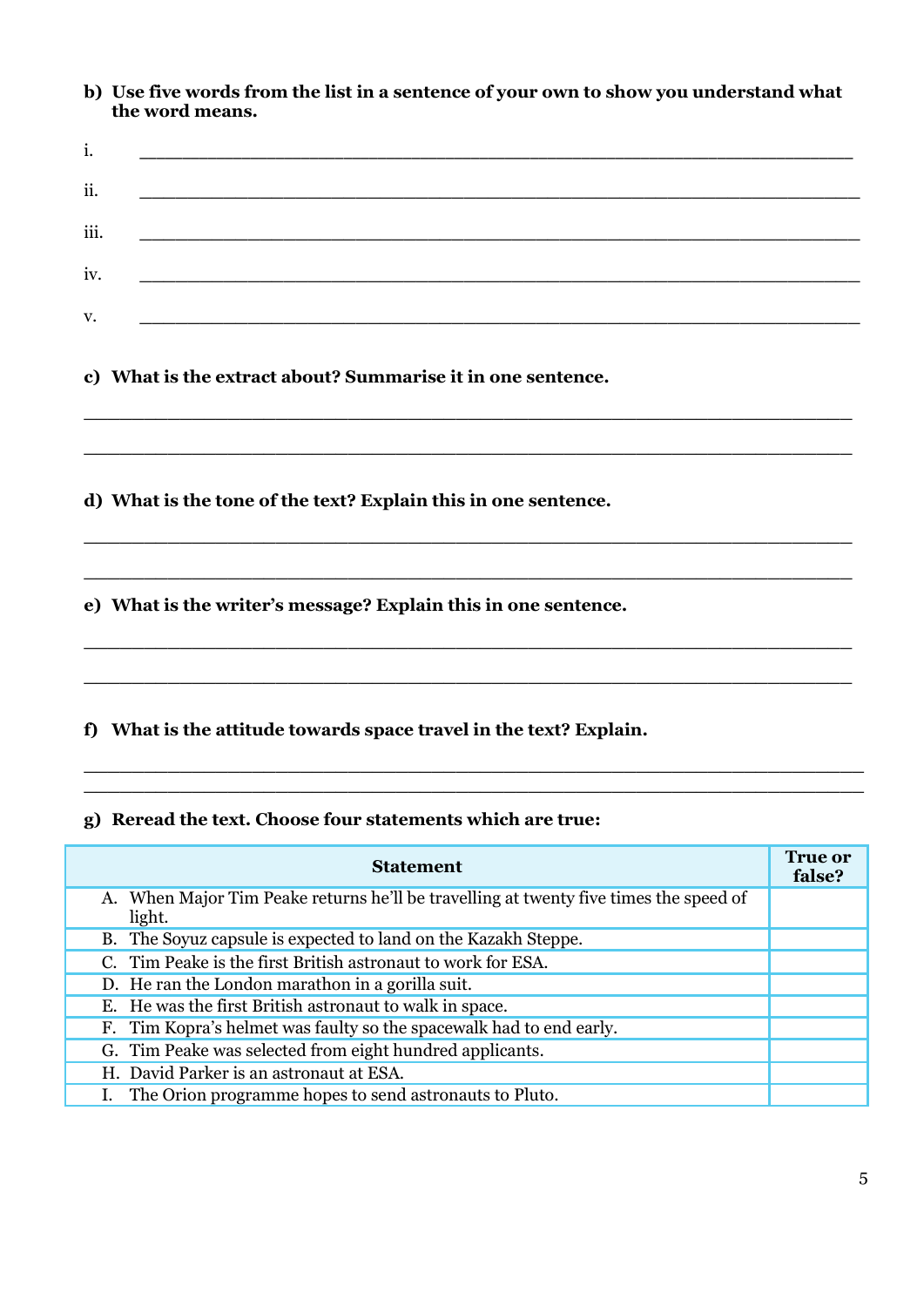#### **3. Now read the extract again and answer the questions around it.**

If everything goes according to plan, by this time tomorrow Major Tim Peake will be back on **terra firma** following his sixmonth mission on board the International Space Station. His return home in the Soyuz capsule will see him travelling at 25 times the speed of sound, surrounded by superheated atmospheric plasma at temperatures touching 2,500°C.

With the capsule already **decelerating**, parachutes will open about 11km above the Earth's surface to further slow the **descent**, and landing engines will fire to cushion the Soyuz as it crashes into the *Kazakh Steppe*. Such is the force of the collision that **greenhorn** astronauts are warned by their Russian mentors to stop talking before impact so that they don't bite their tongues off.

As the first ever Briton to visit the ISS (and the first ever ESA astronaut from these isles), Major Peake's space adventure has been a huge **boon** for both UK aerospace and for wider science and technology awareness across the country. His time on board the station has seen him 'virtually' run the London Marathon, remotely control a Mars rover **prototype** on Earth, and chased by Scott Kelly in a gorilla suit as part of the US astronaut's birthday celebrations. Peake has also carried out more than 250 experiments during his six-month **tenure**.

a) What impression do we get of the return mission from space? Why?

\_\_\_\_\_\_\_\_\_\_\_\_\_\_\_\_\_\_\_\_\_\_\_\_\_\_\_\_\_\_\_\_\_\_\_\_\_\_\_\_\_\_\_\_\_\_ \_\_\_\_\_\_\_\_\_\_\_\_\_\_\_\_\_\_\_\_\_\_\_\_\_\_\_\_\_\_\_\_\_\_\_\_\_\_\_\_\_\_\_\_\_\_ \_\_\_\_\_\_\_\_\_\_\_\_\_\_\_\_\_\_\_\_\_\_\_\_\_\_\_\_\_\_\_\_\_\_\_\_\_\_\_\_\_\_\_\_\_\_ \_\_\_\_\_\_\_\_\_\_\_\_\_\_\_\_\_\_\_\_\_\_\_\_\_\_\_\_\_\_\_\_\_\_\_\_\_\_\_\_\_\_\_\_\_\_ \_\_\_\_\_\_\_\_\_\_\_\_\_\_\_\_\_\_\_\_\_\_\_\_\_\_\_\_\_\_\_\_\_\_\_\_\_\_\_\_\_\_\_\_\_\_ \_\_\_\_\_\_\_\_\_\_\_\_\_\_\_\_\_\_\_\_\_\_\_\_\_\_\_\_\_\_\_\_\_\_\_\_\_\_\_\_\_\_\_\_\_\_ \_\_\_\_\_\_\_\_\_\_\_\_\_\_\_\_\_\_\_\_\_\_\_\_\_\_\_\_\_\_\_\_\_\_\_\_\_\_\_\_\_\_\_\_\_\_ \_\_\_\_\_\_\_\_\_\_\_\_\_\_\_\_\_\_\_\_\_\_\_\_\_\_\_\_\_\_\_\_\_\_\_\_\_\_\_\_\_\_\_\_\_\_ \_\_\_\_\_\_\_\_\_\_\_\_\_\_\_\_\_\_\_\_\_\_\_\_\_\_\_\_\_\_\_\_\_\_\_\_\_\_\_\_\_\_\_\_\_\_ \_\_\_\_\_\_\_\_\_\_\_\_\_\_\_\_\_\_\_\_\_\_\_\_\_\_\_\_\_\_\_\_\_\_\_\_\_\_\_\_\_\_\_\_\_\_ \_\_\_\_\_\_\_\_\_\_\_\_\_\_\_\_\_\_\_\_\_\_\_\_\_\_\_\_\_\_\_\_\_\_\_\_\_\_\_\_\_\_\_\_\_\_

\_\_\_\_\_\_\_\_\_\_\_\_\_\_\_\_\_\_\_\_\_\_\_\_\_\_\_\_\_\_\_\_\_\_\_\_\_\_\_\_\_\_\_\_\_\_ b) How does this image reinforce your argument? \_\_\_\_\_\_\_\_\_\_\_\_\_\_\_\_\_\_\_\_\_\_\_\_\_\_\_\_\_\_\_\_\_\_\_\_\_\_\_\_\_\_\_\_\_\_

\_\_\_\_\_\_\_\_\_\_\_\_\_\_\_\_\_\_\_\_\_\_\_\_\_\_\_\_\_\_\_\_\_\_\_\_\_\_\_\_\_\_\_\_\_\_ \_\_\_\_\_\_\_\_\_\_\_\_\_\_\_\_\_\_\_\_\_\_\_\_\_\_\_\_\_\_\_\_\_\_\_\_\_\_\_\_\_\_\_\_\_\_ \_\_\_\_\_\_\_\_\_\_\_\_\_\_\_\_\_\_\_\_\_\_\_\_\_\_\_\_\_\_\_\_\_\_\_\_\_\_\_\_\_\_\_\_\_\_

\_\_\_\_\_\_\_\_\_\_\_\_\_\_\_\_\_\_\_\_\_\_\_\_\_\_\_\_\_\_\_\_\_ \_\_\_\_\_\_\_\_\_\_\_\_\_\_\_\_\_\_\_\_\_\_\_\_\_\_\_\_\_\_\_\_\_ \_\_\_\_\_\_\_\_\_\_\_\_\_\_\_\_\_\_\_\_\_\_\_\_\_\_\_\_\_\_\_\_\_ \_\_\_\_\_\_\_\_\_\_\_\_\_\_\_\_\_\_\_\_\_\_\_\_\_\_\_\_\_\_\_\_\_ \_\_\_\_\_\_\_\_\_\_\_\_\_\_\_\_\_\_\_\_\_\_\_\_\_\_\_\_\_\_\_\_\_ \_\_\_\_\_\_\_\_\_\_\_\_\_\_\_\_\_\_\_\_\_\_\_\_\_\_\_\_\_\_\_\_\_ \_\_\_\_\_\_\_\_\_\_\_\_\_\_\_\_\_\_\_\_\_\_\_\_\_\_\_\_\_\_\_\_\_ \_\_\_\_\_\_\_\_\_\_\_\_\_\_\_\_\_\_\_\_\_\_\_\_\_\_\_\_\_\_\_\_\_ \_\_\_\_\_\_\_\_\_\_\_\_\_\_\_\_\_\_\_\_\_\_\_\_\_\_\_\_\_\_\_\_\_ \_\_\_\_\_\_\_\_\_\_\_\_\_\_\_\_\_\_\_\_\_\_\_\_\_\_\_\_\_\_\_\_\_ \_\_\_\_\_\_\_\_\_\_\_\_\_\_\_\_\_\_\_\_\_\_\_\_\_\_\_\_\_\_\_\_\_ \_\_\_\_\_\_\_\_\_\_\_\_\_\_\_\_\_\_\_\_\_\_\_\_\_\_\_\_\_\_\_\_\_ \_\_\_\_\_\_\_\_\_\_\_\_\_\_\_\_\_\_\_\_\_\_\_\_\_\_\_\_\_\_\_\_\_

c) How is Major Tim Peake's visit to the ISS described? Why?

d) What impression do we get of Major Tim Peake? Why?  $_{\alpha}$  ) Why  $^{\circ}$  $\ldots$   $\ldots$   $\ldots$   $\ldots$   $\ldots$   $\ldots$   $\ldots$   $\ldots$   $\ldots$   $\ldots$   $\ldots$   $\ldots$   $\ldots$   $\ldots$   $\ldots$   $\ldots$   $\ldots$   $\ldots$   $\ldots$   $\ldots$   $\ldots$   $\ldots$   $\ldots$   $\ldots$   $\ldots$   $\ldots$   $\ldots$   $\ldots$   $\ldots$   $\ldots$   $\ldots$   $\ldots$   $\ldots$   $\ldots$   $\ldots$   $\ldots$   $\ldots$ 

\_\_\_\_\_\_\_\_\_\_\_\_\_\_\_\_\_\_\_\_\_\_\_\_\_\_\_\_\_\_\_\_\_\_\_\_\_\_\_\_\_\_\_\_\_\_\_\_\_\_\_\_\_\_\_\_\_\_\_\_\_\_\_\_  $\_$  , and the set of the set of the set of the set of the set of the set of the set of the set of the set of the set of the set of the set of the set of the set of the set of the set of the set of the set of the set of th  $\_$  , and the set of the set of the set of the set of the set of the set of the set of the set of the set of the set of the set of the set of the set of the set of the set of the set of the set of the set of the set of th \_\_\_\_\_\_\_\_\_\_\_\_\_\_\_\_\_\_\_\_\_\_\_\_\_\_\_\_\_\_\_\_\_\_\_\_\_\_\_\_\_\_\_\_\_\_\_\_\_\_\_\_\_\_\_\_\_\_\_\_\_\_\_\_

 $\mathcal{L}_\text{max}$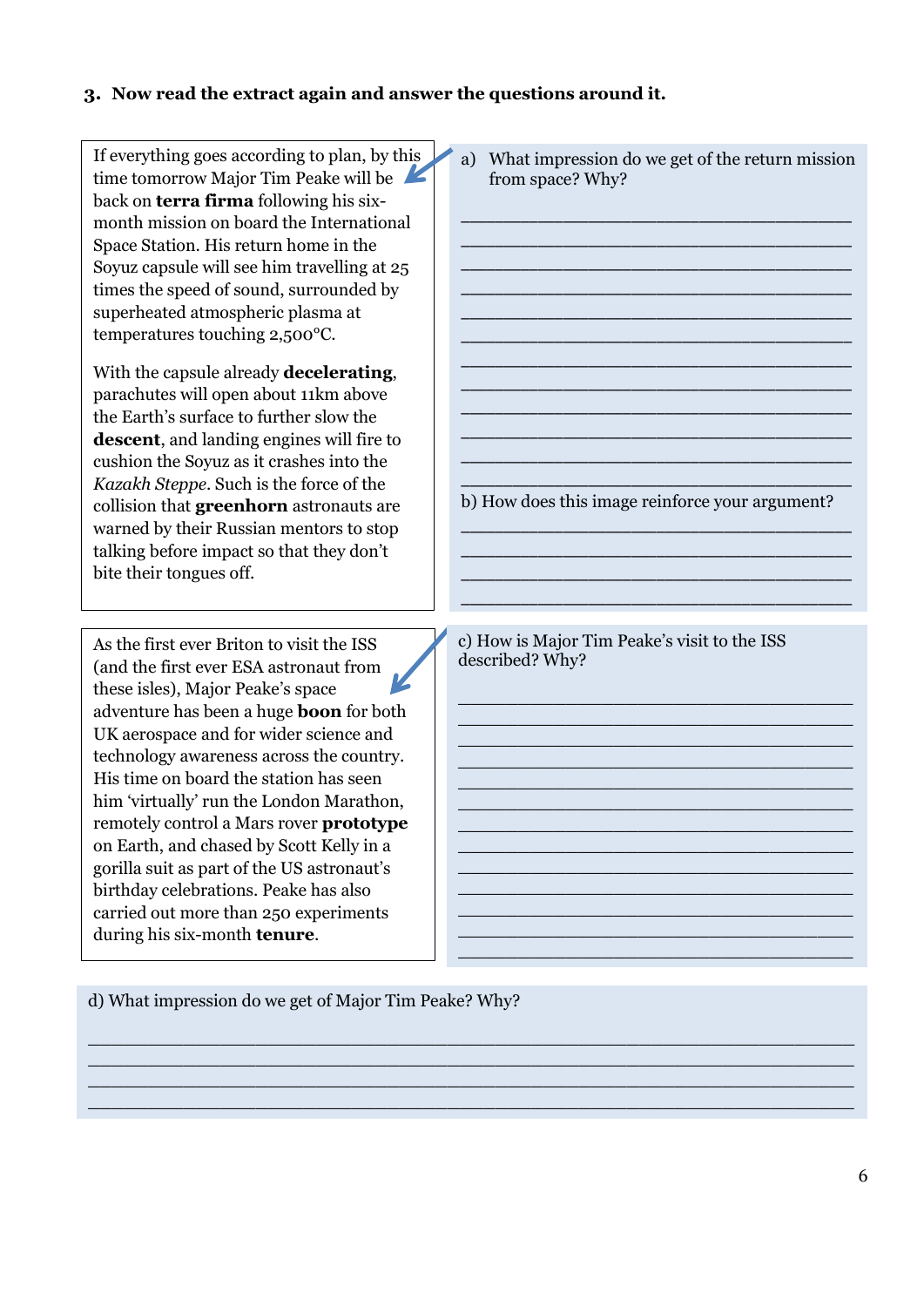# **4. Read through the text on space travel below and then answer the questions that follow.**

# *'Accounts from the first men on the Moon'*

On 21st July 1969, the American astronauts Neil Armstrong and Edwin 'Buzz' Aldrin became the first humans to set foot on the surface of the Moon. The following extract is taken from their account of the mission.

NEIL ARMSTRONG: The most dramatic recollections I had were the sights themselves. Of all the spectacular views we had, the most impressive to me was on the way to the Moon, when we flew through its shadow. We were still thousands of miles away, but close enough, so that the Moon almost filled our circular window. It was **eclipsing** the Sun, from our position, and the **corona** of the Sun was visible around the limb of the Moon as a gigantic lens-shaped or saucer-shaped light, stretching out to several lunar **diameters**. It was magnificent, but the Moon was even more so. We were in its shadow, so there was no part of it illuminated by the Sun. It was illuminated only by earthshine. It made the Moon appear blue-grey, and the entire scene looked decidedly threedimensional.

I was really aware, visually aware, that the Moon was in fact a sphere not a disc. It seemed almost as if it were showing us its roundness, its similarity in shape to our Earth, in a sort of welcome. I was sure it would be a hospitable host. It had been awaiting its first visitors for a long time...

[*After touchdown*] The sky is black, you know. It's a very dark sky. But it still seemed more like daylight rather than darkness as we looked out the window. It's a **peculiar** thing, but the surface looked very warm and inviting. It was the sort of situation in which you felt like going out here in nothing but a swimming suit to get a little sun. From the cockpit, the surface seemed to be tan. It's hard to account for that, because later when I held this material in my hand, it wasn't tan at all. It was black, grey and so on. It's some kind of lighting effect, but out the window the surface looks much more light desert sand than black sand...

EDWIN E. ALDRIN [*on the moon*]: The blue colour of my boot has completely disappeared now into this – still don't know exactly what colour to describe this other than greyish-cocoa colour. It appears to be covering most of the lighter part of my boot…very fine **particles**…

[*Later*] The Moon was a very natural and pleasant environment in which to work. It had many of the advantages of zero gravity, but it was in a sense less lonesome than Zero G, where you always have to pay attention to securing attachment points to give you some means of leverage. In onesixth gravity, on the Moon, you had a distinct feeling of being somewhere…As we deployed our experiments on the surface we had to **jettison** things like lanyards, retaining fasteners, etc., and some of these we tossed away. The objects would go away with a slow, lazy motion. If anyone tried to throw a baseball back and forth in that atmosphere he would have difficulty, at first, **acclimatizing** himself to that slow, lazy **trajectory**; but I believe he could adapt to it quite readily…

Odour is very subjective, but to me there was a distinct smell to the lunar material – pungent like gunpowder. We carted a fair amount of lunar dust back inside the vehicle with us, either on our suits and boots or on the conveyor system we used to get boxes and equipment back inside. We did notice the odour right away.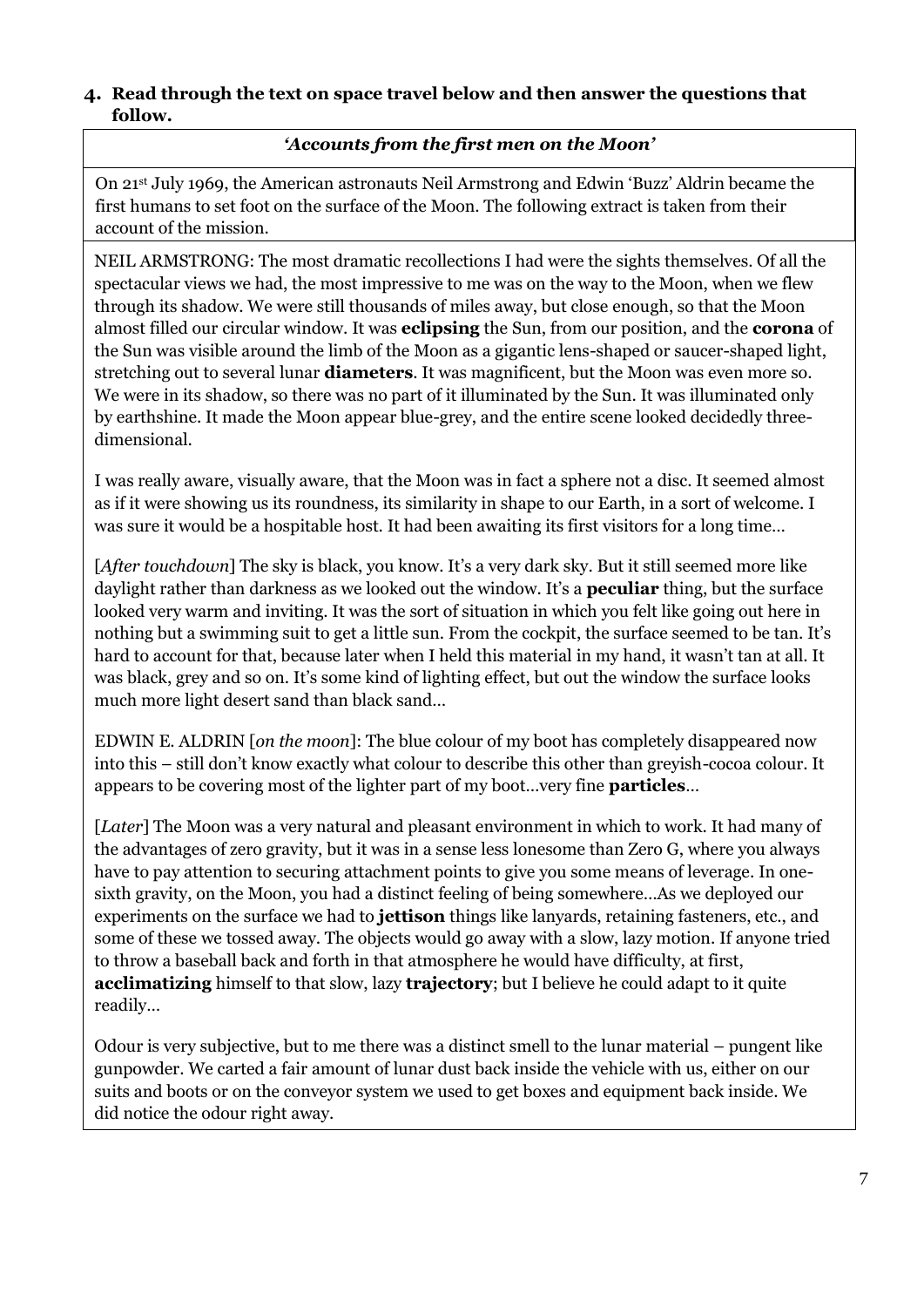# a) Find the definitions of these words/phrases and write it down in the space provided:

| i.    | eclipsing:                                                                                                                                                                                                                                                                                                                                                                                                                                             |
|-------|--------------------------------------------------------------------------------------------------------------------------------------------------------------------------------------------------------------------------------------------------------------------------------------------------------------------------------------------------------------------------------------------------------------------------------------------------------|
| ii.   | corona:                                                                                                                                                                                                                                                                                                                                                                                                                                                |
| iii.  |                                                                                                                                                                                                                                                                                                                                                                                                                                                        |
| iv.   |                                                                                                                                                                                                                                                                                                                                                                                                                                                        |
| V.    |                                                                                                                                                                                                                                                                                                                                                                                                                                                        |
| vi.   | $\begin{tabular}{c} jettison: \hspace*{2.5cm} \begin{tabular}{@{}c@{}} \hline \multicolumn{3}{@{\hspace{3mm}}c@{}} \multicolumn{3}{@{\hspace{3mm}}c@{}} \multicolumn{3}{@{\hspace{3mm}}c@{}} \multicolumn{3}{@{\hspace{3mm}}c@{}} \multicolumn{3}{@{\hspace{3mm}}c@{}} \multicolumn{3}{@{\hspace{3mm}}c@{}} \multicolumn{3}{@{\hspace{3mm}}c@{}} \multicolumn{3}{@{\hspace{3mm}}c@{}} \multicolumn{3}{@{\hspace{3mm}}c@{}} \multicolumn{3}{@{\hspace{$ |
| vii.  |                                                                                                                                                                                                                                                                                                                                                                                                                                                        |
| viii. | trajectory:                                                                                                                                                                                                                                                                                                                                                                                                                                            |

### b) Use three words from the list in a sentence of your own to show you understand what the word means.

| . .                  |  |
|----------------------|--|
| $\cdot \cdot$<br>11. |  |
| iii.                 |  |
|                      |  |

c) What is the extract about? Summarise it in one sentence.

d) What is the tone of the text? Explain this in one sentence.

e) What is the writer's message? Explain this in one sentence.

f) What is the attitude towards space travel in the text? Explain.

### g) Reread the text. Choose four statements which are true:

| <b>Statement</b>                                                                 | <b>True or</b><br>false? |
|----------------------------------------------------------------------------------|--------------------------|
| A. Neil Armstrong and Buzz Aldrin were the first humans to set foot on the Moon. |                          |
| B. The Moon was illuminated by earthshine.                                       |                          |
| C. Aldrin did not like working on the Moon.                                      |                          |
| D. The surface of the Moon is covered in black-like sand.                        |                          |
| E. Objects move at the speed of light in the Moon's atmosphere.                  |                          |
| F. The lunar material smelled strongly of gunpowder.                             |                          |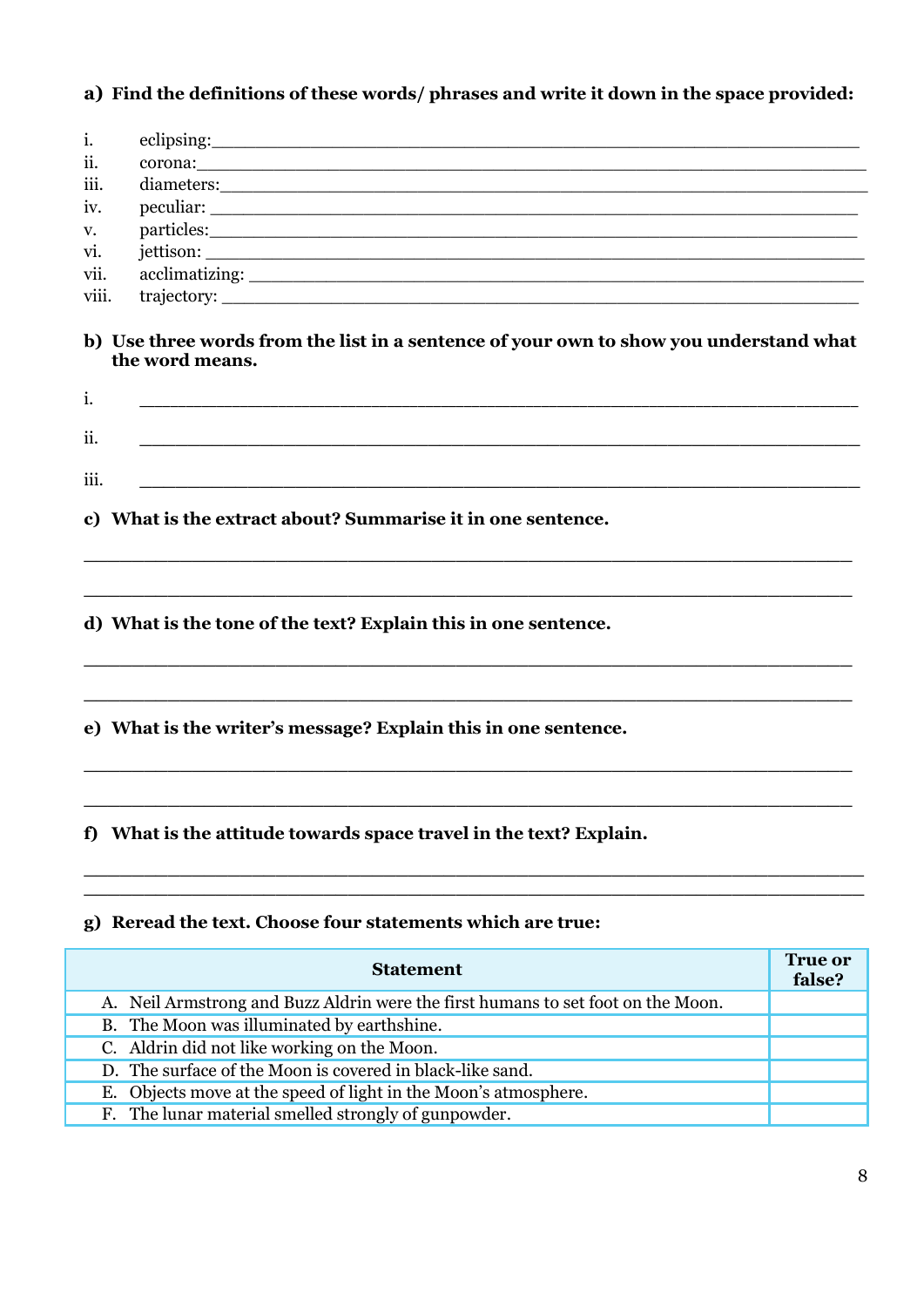# **6. Comparing texts to synthesise information**

*each.*

- **Source A** *'Tim Peake can be a catalyst for more UK space missions'* from 'The Engineer' by Andrew Wade **Source B** Armstrong and Aldrin's account of the Moon landing **Make a clear statement about the connections between the texts What are some of the attitudes to space travel?** *Include a quotation for*
- a) Re-read the two texts on space travel and complete the grid.

b) Answer the following exam style question using the information you've put together in the grid above. You only need to write one paragraph:

**\_\_\_\_\_\_\_\_\_\_\_\_\_\_\_\_\_\_\_\_\_\_\_\_\_\_\_\_\_\_\_\_\_\_\_\_\_\_\_\_\_\_\_\_\_\_\_\_\_\_\_\_\_\_\_\_\_\_\_\_\_\_\_\_**

**\_\_\_\_\_\_\_\_\_\_\_\_\_\_\_\_\_\_\_\_\_\_\_\_\_\_\_\_\_\_\_\_\_\_\_\_\_\_\_\_\_\_\_\_\_\_\_\_\_\_\_\_\_\_\_\_\_\_\_\_\_\_\_\_**

**\_\_\_\_\_\_\_\_\_\_\_\_\_\_\_\_\_\_\_\_\_\_\_\_\_\_\_\_\_\_\_\_\_\_\_\_\_\_\_\_\_\_\_\_\_\_\_\_\_\_\_\_\_\_\_\_\_\_\_\_\_\_\_\_**

**\_\_\_\_\_\_\_\_\_\_\_\_\_\_\_\_\_\_\_\_\_\_\_\_\_\_\_\_\_\_\_\_\_\_\_\_\_\_\_\_\_\_\_\_\_\_\_\_\_\_\_\_\_\_\_\_\_\_\_\_\_\_\_\_**

**\_\_\_\_\_\_\_\_\_\_\_\_\_\_\_\_\_\_\_\_\_\_\_\_\_\_\_\_\_\_\_\_\_\_\_\_\_\_\_\_\_\_\_\_\_\_\_\_\_\_\_\_\_\_\_\_\_\_\_\_\_\_\_\_**

**\_\_\_\_\_\_\_\_\_\_\_\_\_\_\_\_\_\_\_\_\_\_\_\_\_\_\_\_\_\_\_\_\_\_\_\_\_\_\_\_\_\_\_\_\_\_\_\_\_\_\_\_\_\_\_\_\_\_\_\_\_\_\_\_**

**\_\_\_\_\_\_\_\_\_\_\_\_\_\_\_\_\_\_\_\_\_\_\_\_\_\_\_\_\_\_\_\_\_\_\_\_\_\_\_\_\_\_\_\_\_\_\_\_\_\_\_\_\_\_\_\_\_\_\_\_\_\_\_\_**

**\_\_\_\_\_\_\_\_\_\_\_\_\_\_\_\_\_\_\_\_\_\_\_\_\_\_\_\_\_\_\_\_\_\_\_\_\_\_\_\_\_\_\_\_\_\_\_\_\_\_\_\_\_\_\_\_\_\_\_\_\_\_\_\_**

What are the attitudes to space travel in both sources? Use details from both sources to write a summary of the various attitudes.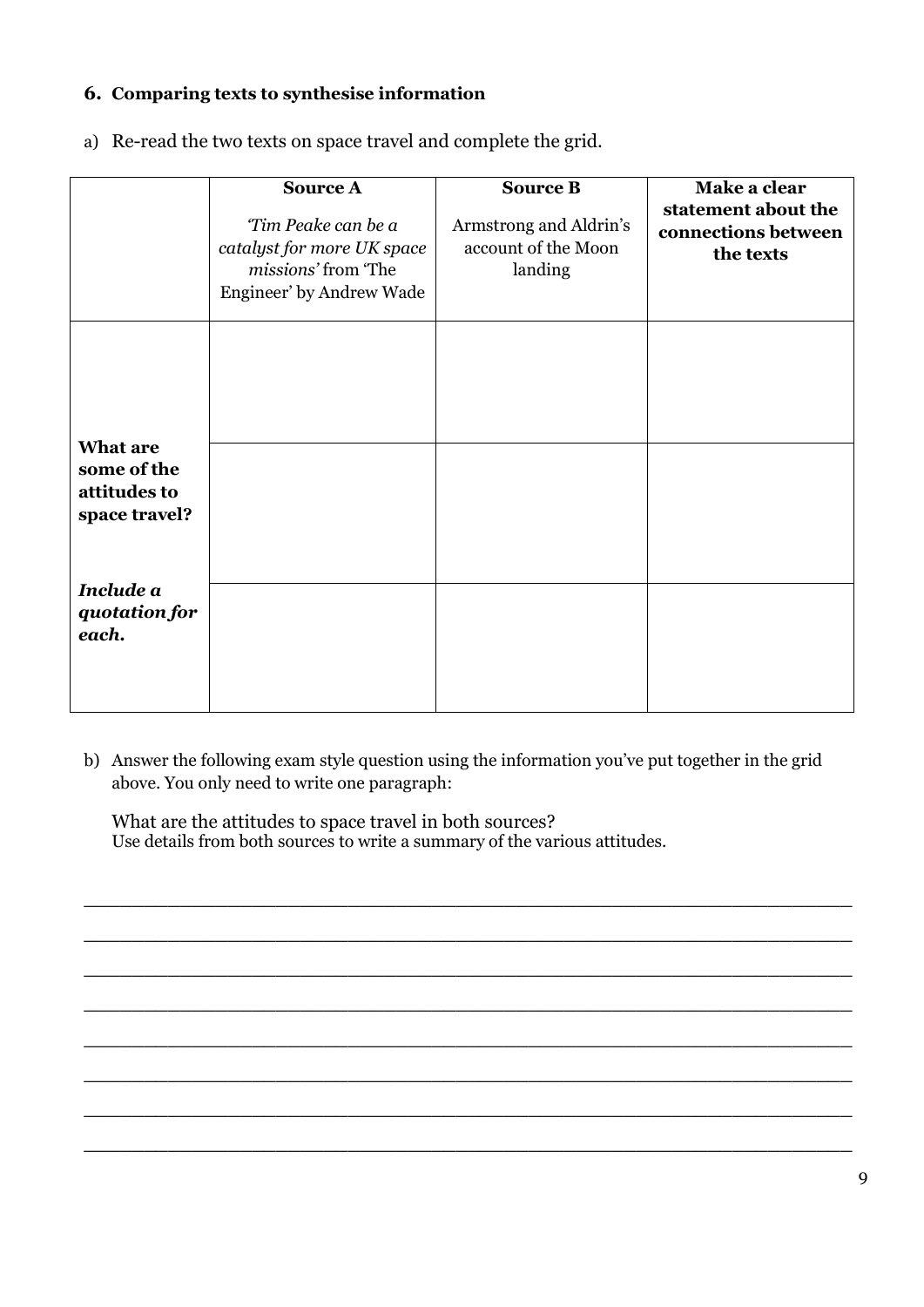# **7. Comparing writers' methods**

a) Sort these connectives into either the comparison or contrasting column:

| similarly | however | on the other hand likewise whereas but also |  |  |  |
|-----------|---------|---------------------------------------------|--|--|--|
|           |         |                                             |  |  |  |

| Comparison | <b>Contrast</b> |
|------------|-----------------|
|            |                 |
|            |                 |
|            |                 |
|            |                 |

b) Dig deeper into the ways in which the writers of the two space travel texts have presented their ideas and perspectives on space travel. You can use any relevant ideas from what you've already discovered in other tasks.

|                                                                                         | <b>Source A</b>                                                                                   | <b>Source B</b>                                       |
|-----------------------------------------------------------------------------------------|---------------------------------------------------------------------------------------------------|-------------------------------------------------------|
|                                                                                         | 'Tim Peake can be a catalyst for more<br>UK space missions' from 'The Engineer'<br>by Andrew Wade | Armstrong and Aldrin's account of<br>the Moon landing |
| Ideas and<br>perspective on<br>space travel.                                            |                                                                                                   |                                                       |
| Quotation (s) to<br>support this idea<br>or perspective.                                |                                                                                                   |                                                       |
| Any specific<br>method that is<br>significant in<br>creating this idea/<br>perspective? |                                                                                                   |                                                       |
| What layers of<br>meaning are<br>created for the<br>reader? Why?                        |                                                                                                   |                                                       |
| Think big picture<br>as well as finer<br>zoomed in detail.                              |                                                                                                   |                                                       |
| Remember<br>writer's purpose.                                                           |                                                                                                   |                                                       |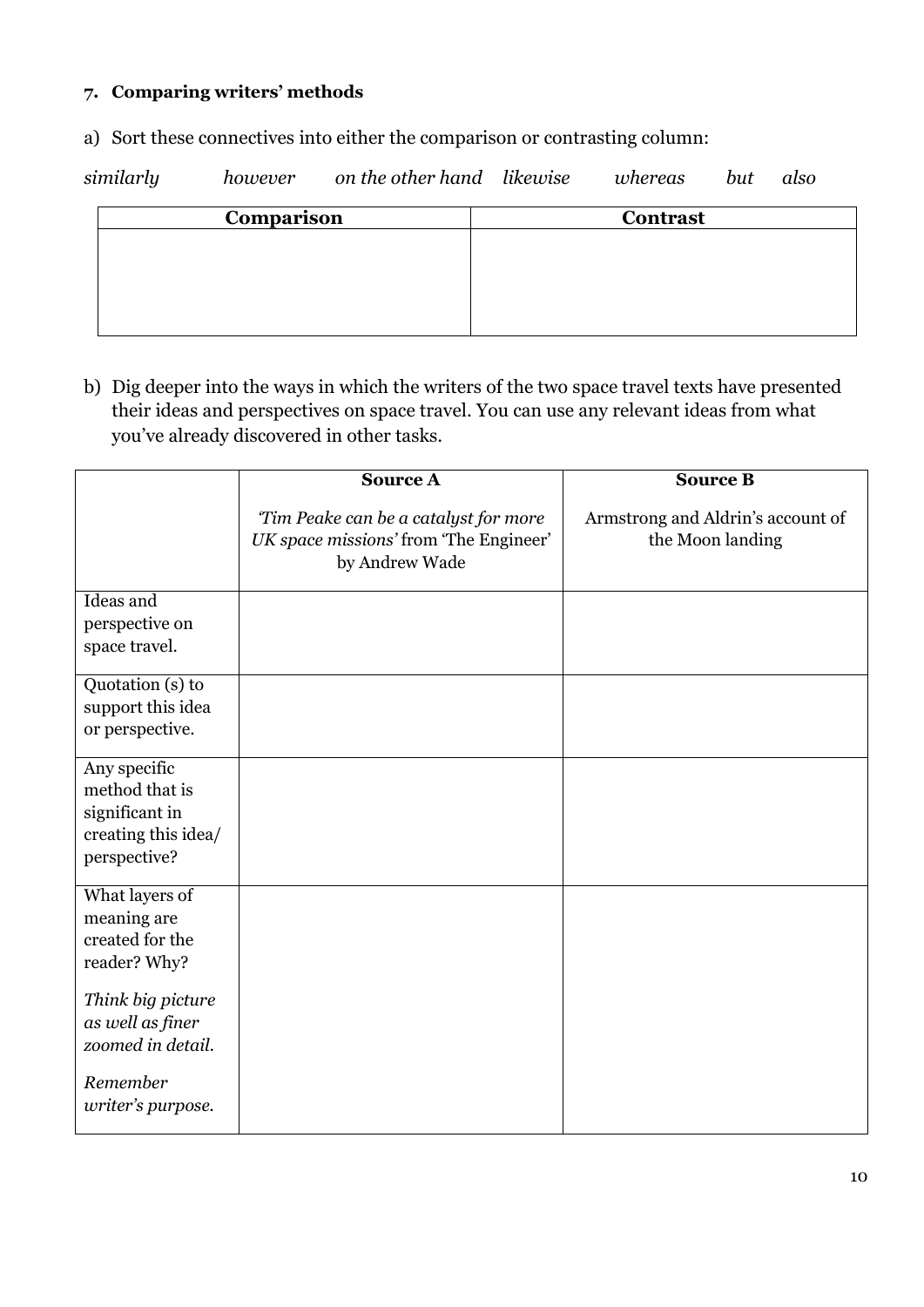# **8. Using imagery to create meaning in writing**

a) Rewrite the following descriptions using either a simile, metaphor or personification. You should think of what meaning you'd like to create for the reader before you rewrite the sentences. E.g. *Tim Peake's mission has put a new focus on space exploration. – Tim Peake's mission is a massive shot in the arm for space exploration.*

| i.    | Space exploration is expensive.                                            |
|-------|----------------------------------------------------------------------------|
| ii.   | Space exploration is dangerous.                                            |
| iii.  | Science and technology advances quickly.                                   |
| iv.   | There is a big world to discover.                                          |
| v.    | Loud screams could be heard.                                               |
| vi.   | The heat from the launching rocket's flames could be felt from miles away. |
| vii.  | Clouds are gathering above.                                                |
| viii. | Write your own image of a spaceship.                                       |
| ix.   | Write your own image that describes planet Earth.                          |
| X.    | Write your own image of the perfect world.                                 |
|       |                                                                            |

**Extension**: Rewrite one of your examples and play around with the tone and effect that you want to create to make the description more vivid.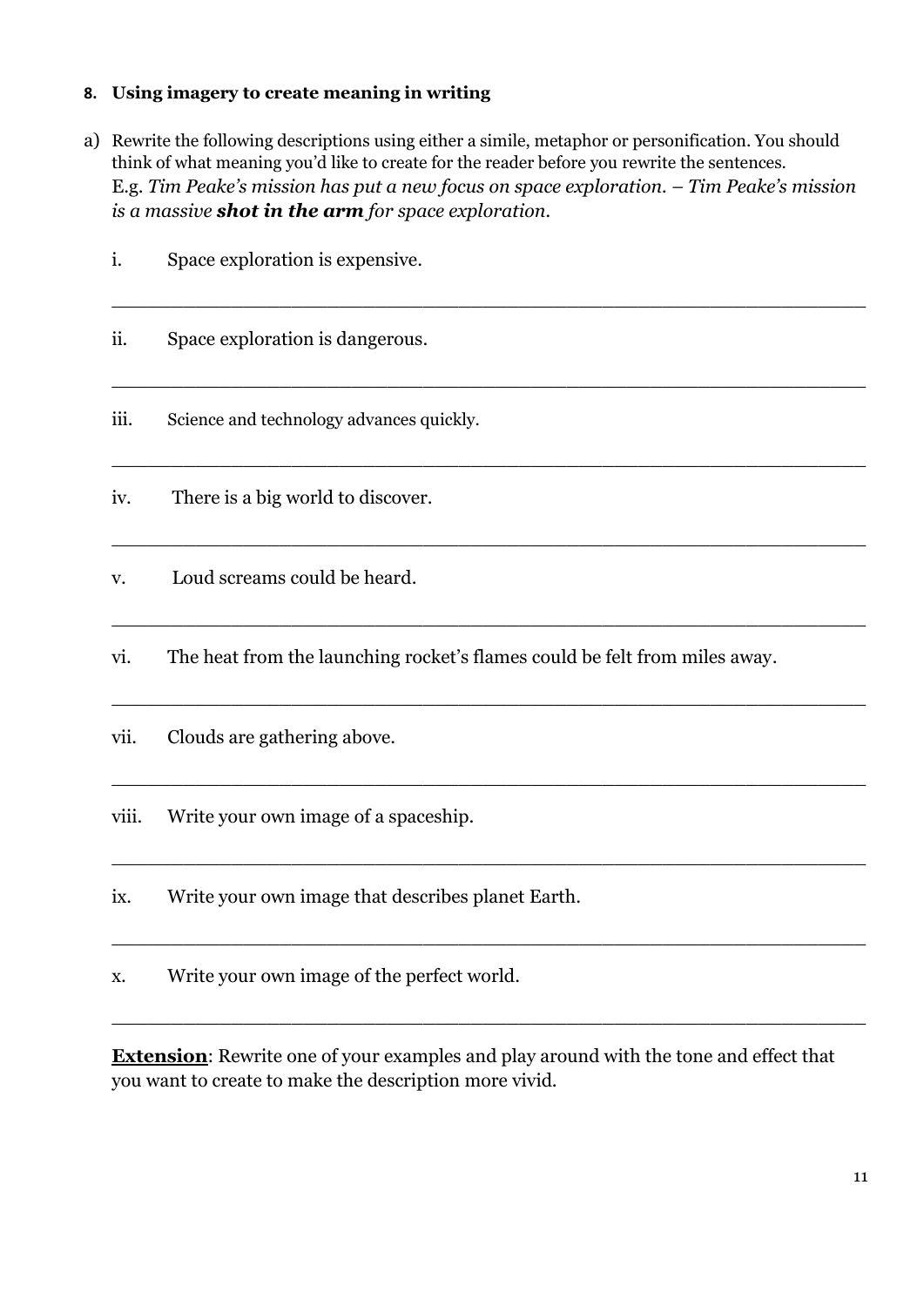# **9. Writing an opinion**

*"Space exploration and research is a waste of time and money."*

Write a letter to the Prime Minister explaining what you think in relation to the statement.

a) List your reasons for and against the statement:

| For                                                                                   | <b>Against</b>                                         |
|---------------------------------------------------------------------------------------|--------------------------------------------------------|
| E.g. Investing in further scientific exploration<br>of space is a waste of resources. | E.g. ultimately help to stimulate global<br>economies. |
|                                                                                       |                                                        |
|                                                                                       |                                                        |
|                                                                                       |                                                        |

### b) Planning for writing

The big picture outline:





 $\overline{\phantom{a}}$  , and the contribution of the contribution of the contribution of the contribution of the contribution of the contribution of the contribution of the contribution of the contribution of the contribution of the

| Paragraph 1 'Picture this' | Paragraph 2 T | Paragraph 3<br>'Community' |    |
|----------------------------|---------------|----------------------------|----|
| Paragraph 5 'Conclusion'   |               | Paragraph 4 'World'        | 12 |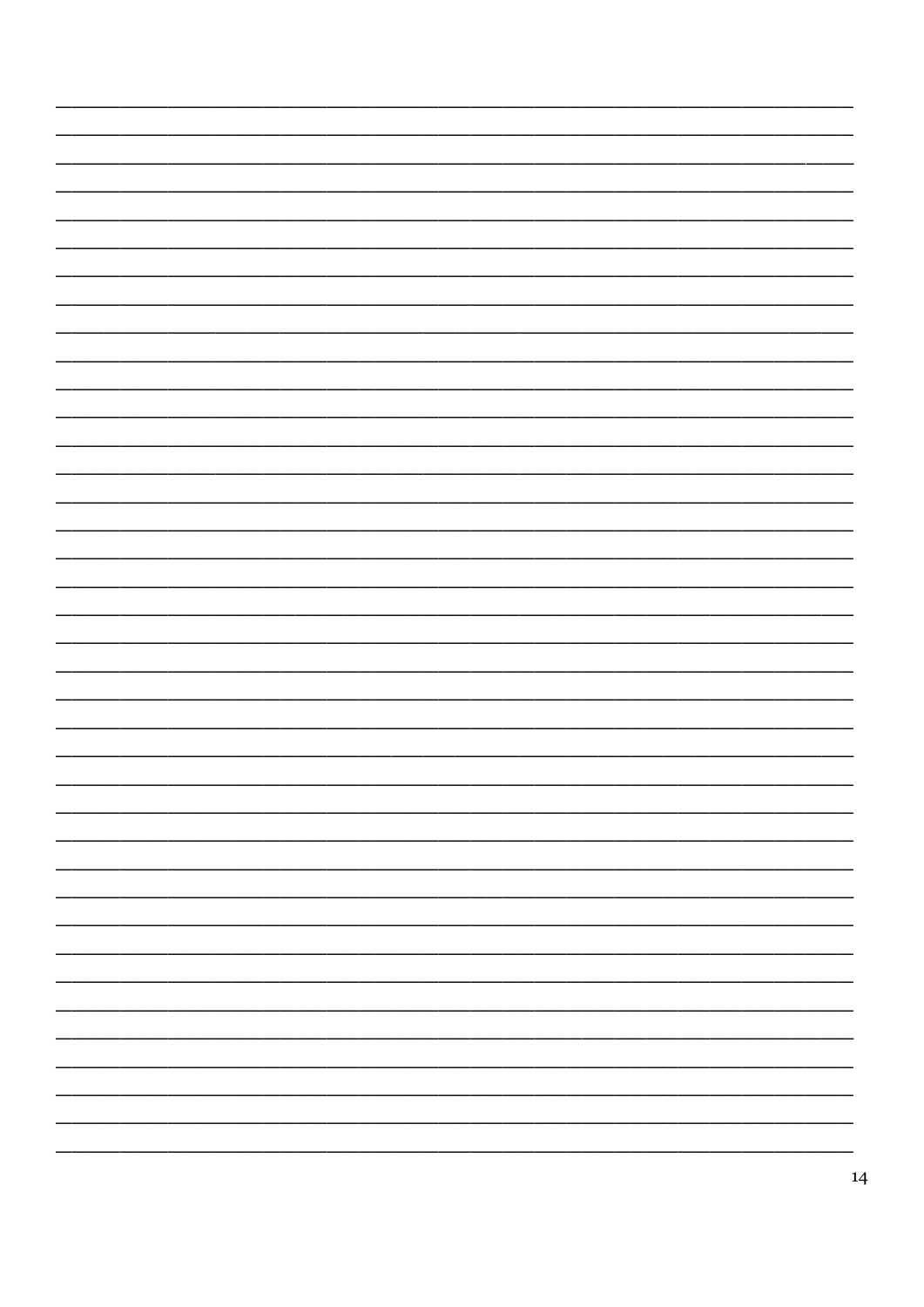#### **10. Read through the text on imprisonment below and then answer the questions that follow.**

#### *Twelve years a slave* **by Solomon Northup**

This is an extract from an autobiography by Solomon Northup ('Platt' in the text), a slave, who was kidnapped while living as a free black man in New York State in 1841 and sold into slavery in the south of the United States. In this extract he describes some of his experiences as a slave.

As the sun approached the **meridian** that day it became insufferably warm. Its hot rays scorched the ground. The earth almost blistered the foot that stood upon it.

I was without coat or hat, standing bare-headed, exposed to its burning blaze. Great drops of perspiration rolled down my face, drenching the scanty apparel wherewith I was clothed. Over the fence, a very little way off, the peach trees cast their cool, delicious shadows on the grass. I would gladly have given a long year of service to have been enabled to exchange the heated oven, as it were, wherein I stood, for a seat beneath their branches. But I was yet bound, the rope still dangling from my neck, and standing in the same tracks where Tibeats and his comrades left me. I could not move an inch, so firmly had I been bound. To have been enabled to lean against the weaving house would have been a luxury indeed. But it was far beyond my reach, though distant less than twenty feet. I wanted to lie down, but knew I could not rise again. The ground was so parched and boiling hot I was aware it would but add to the discomfort of my situation. If I could have only moved my position, however slightly, it would have been relief unspeakable. But the hot rays of a southern sun, beating all the long summer day on my bare head, produced not half the suffering I experienced from my aching limbs. My wrists and ankles, and the cords of my legs and arms began to swell, burying the rope that bound them into the swollen flesh.

All day Chapin walked back and forth upon the stoop, but not once approached me. He appeared to be in a state of great uneasiness, looking first towards me, and then up the road, as if expecting some arrival every moment. He did not go to the field, as was his custom. It was evident from his manner that he supposed Tibeats would return with more and better armed assistance, perhaps, to renew the quarrel, and it was equally evident he had prepared his mind to defend my life at whatever hazard. Why he did not relieve me—why he suffered me to remain in agony the whole weary day, I never knew. It was not for want of sympathy, I am certain. Perhaps he wished Ford to see the rope about my neck, and the brutal manner in which I had been bound; perhaps his interference with another's property in he had no legal interest might have been a trespass, which would have subjected him to the penalty of the law. Why Tibeats was all day absent was another mystery I never could divine. He knew well enough that Chapin would not harm him unless he persisted in his design against me.

Lawson told me afterwards, that, as he passed the plantation of John David Cheney, he saw the three, and that they turned and looked after him as he flew by. I think his **supposition** was, that Lawson had been sent out by Overseer Chapin to arouse the neighbouring planters, and to call on them to come to his assistance. He, therefore, undoubtedly, acted on the principle, that 'discretion is the better part of **valour**, and kept away.

But whatever motive may have governed the cowardly and **malignant** tyrant, it is of no importance. There I still stood in the noon-tide sun, groaning with pain. From long before daylight I had not eaten a morsel. I was growing faint from pain, and thirst, and hunger. Once only, in the very hottest portion of the day, Rachel, half fearful she was acting contrary to the overseer's wishes, ventured to me, and held a cup of water to my lips. The humble creature never knew, nor could she comprehend if she had heard them, the blessings I invoked upon her, for that balmy draught. She could only say, 'Oh, Platt, how I do pity you,' and then hastened back to her labours in the kitchen.

Never did the sun move so slowly through the heavens—never did it shower down such **fervent** and fiery rays, as it did that day. At least, so it appeared to me. What my meditations were—the innumerable thoughts that thronged through my distracted brain—I will not attempt to give expression to. Suffice it to say, during the whole long day I came not to the conclusion, even once, that the southern slave, fed, clothed, whipped and protected by his master, is happier than the free coloured citizen of the North. To that conclusion I have never since arrived. There are many, however, even in the Northern States, **benevolent** and well-disposed men, who will pronounce my opinion erroneous, and gravely proceed to substantiate the assertion with an argument. Alas! They have never drunk, as I have, from the bitter cup of slavery.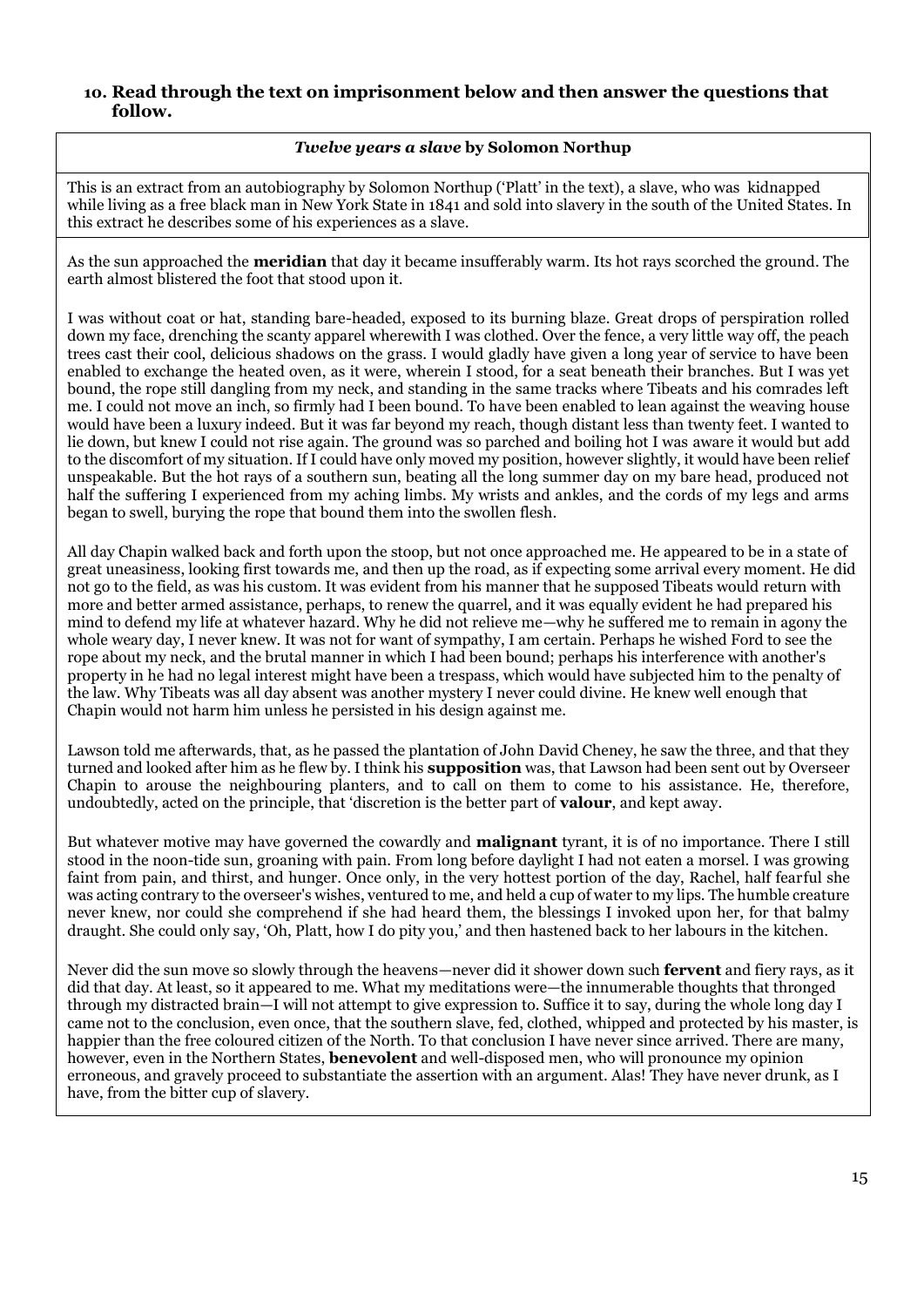# a) Find the definitions of these words and write it down in the space provided:

| i.   | meridian:   |
|------|-------------|
| ii.  |             |
| iii. |             |
| iv.  |             |
| V.   | fervent:    |
| vi.  | benevolent: |

#### b) Use each word in a sentence of your own to show you understand what the word means.

| i.   |                                                                                                                      |  |  |
|------|----------------------------------------------------------------------------------------------------------------------|--|--|
| ii.  |                                                                                                                      |  |  |
| iii. |                                                                                                                      |  |  |
| iv.  | <u> 1989 - Johann Barbara, martin amerikan basal dan berasal dan berasal dalam basal dan berasal dan berasal dan</u> |  |  |
| V.   |                                                                                                                      |  |  |
|      |                                                                                                                      |  |  |
| vi.  |                                                                                                                      |  |  |

#### c) What is the extract about? Summarise it in one sentence.

d) What is the tone of the text? Explain this in one sentence.

e) What is the writer's message? Explain this in one sentence.

#### f) What is the topic of each paragraph? Explain in a sentence each using your own words.

| Paragraph 1        |  |
|--------------------|--|
| <b>Paragraph 2</b> |  |
| Paragraph 3        |  |
| Paragraph 4        |  |
| Paragraph 5        |  |
| Paragraph 6        |  |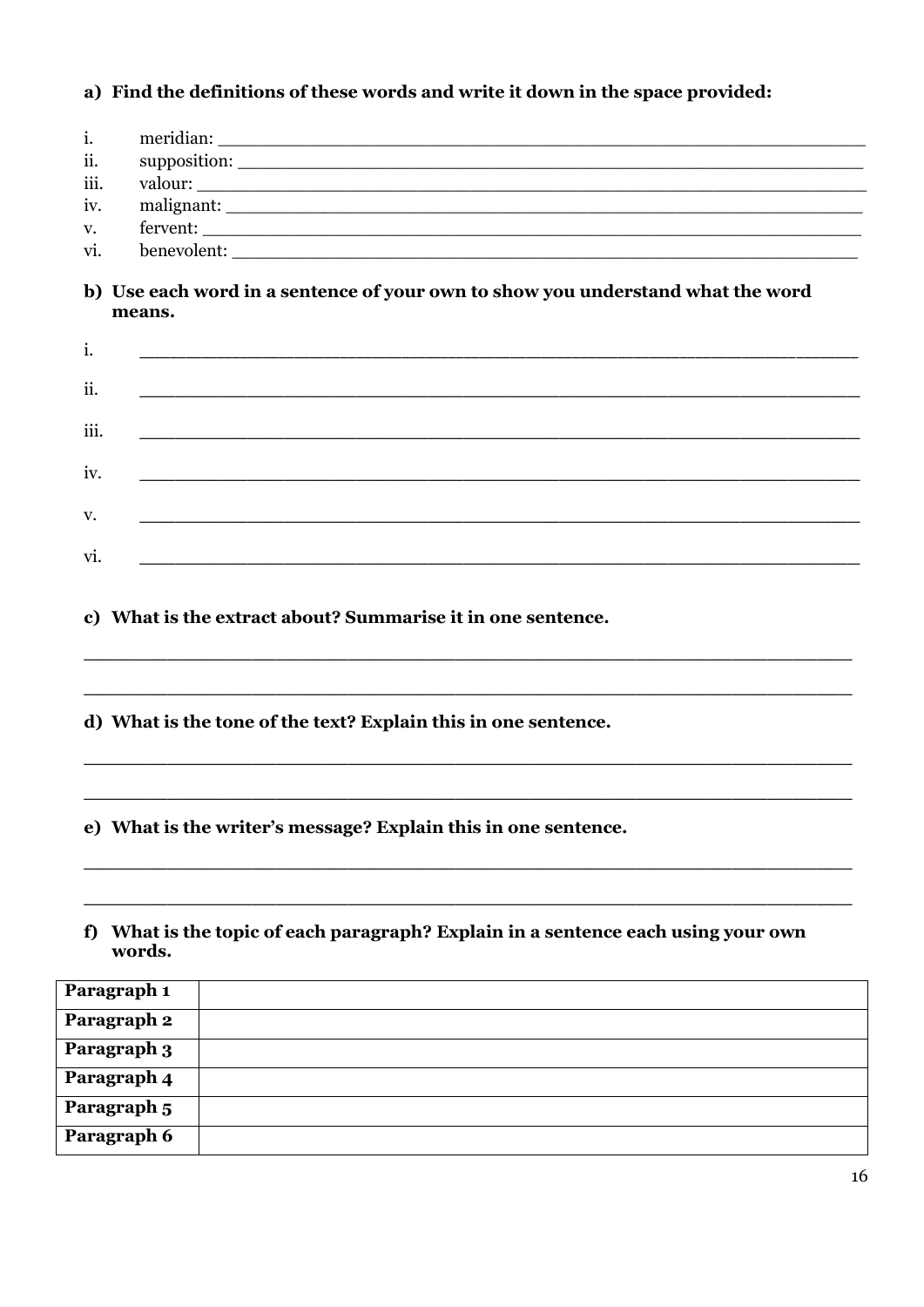# **12. Exploring language in** *Twelve years a slave* **by Solomon Northup**

a) Word associations. Look at the box of words and phrases from the text. Sort these into the correct column thinking about which word or phrase best relate to each quote in the table:

| insufferably warm | remain in agony | the rope about my neck | groaning with pain              |
|-------------------|-----------------|------------------------|---------------------------------|
| heated oven       | noon-tide sun   | fervent and fiery rays | growing faint from pain         |
| burning blaze     | firmly bound    | blistered the foot     | burying rope into swollen flesh |

| The narrator being tied up tightly: 'I could<br>not move an inch' |
|-------------------------------------------------------------------|
|                                                                   |
|                                                                   |
|                                                                   |
|                                                                   |
| Why?                                                              |
|                                                                   |

b) How do the descriptions of the setting (the words in the sun) support the narrator's situation (the words in the rope)?

**\_\_\_\_\_\_\_\_\_\_\_\_\_\_\_\_\_\_\_\_\_\_\_\_\_\_\_\_\_\_\_\_\_\_\_\_\_\_\_\_\_\_\_\_\_\_\_\_\_\_\_\_\_\_\_\_\_\_\_\_\_\_\_\_**

**\_\_\_\_\_\_\_\_\_\_\_\_\_\_\_\_\_\_\_\_\_\_\_\_\_\_\_\_\_\_\_\_\_\_\_\_\_\_\_\_\_\_\_\_\_\_\_\_\_\_\_\_\_\_\_\_\_\_\_\_\_\_\_\_**

**\_\_\_\_\_\_\_\_\_\_\_\_\_\_\_\_\_\_\_\_\_\_\_\_\_\_\_\_\_\_\_\_\_\_\_\_\_\_\_\_\_\_\_\_\_\_\_\_\_\_\_\_\_\_\_\_\_\_\_\_\_\_\_\_**

**\_\_\_\_\_\_\_\_\_\_\_\_\_\_\_\_\_\_\_\_\_\_\_\_\_\_\_\_\_\_\_\_\_\_\_\_\_\_\_\_\_\_\_\_\_\_\_\_\_\_\_\_\_\_\_\_\_\_\_\_\_\_\_\_**

c) How do the phrases in the rope, combined with a first person narrative, affect the reader?

d) The narrator uses **contrast** in the text.

i. Identify the contrasting description of the setting in the first paragraph and explain its impact on the reader.

**\_\_\_\_\_\_\_\_\_\_\_\_\_\_\_\_\_\_\_\_\_\_\_\_\_\_\_\_\_\_\_\_\_\_\_\_\_\_\_\_\_\_\_\_\_\_\_\_\_\_\_\_\_\_\_\_\_\_\_\_\_\_\_\_**

**\_\_\_\_\_\_\_\_\_\_\_\_\_\_\_\_\_\_\_\_\_\_\_\_\_\_\_\_\_\_\_\_\_\_\_\_\_\_\_\_\_\_\_\_\_\_\_\_\_\_\_\_\_\_\_\_\_\_\_\_\_\_\_\_**

ii. Identify the contrasting position he yearns for, in the first paragraph and explain its impact on the reader.

**\_\_\_\_\_\_\_\_\_\_\_\_\_\_\_\_\_\_\_\_\_\_\_\_\_\_\_\_\_\_\_\_\_\_\_\_\_\_\_\_\_\_\_\_\_\_\_\_\_\_\_\_\_\_\_\_\_\_\_\_\_\_\_\_**

**\_\_\_\_\_\_\_\_\_\_\_\_\_\_\_\_\_\_\_\_\_\_\_\_\_\_\_\_\_\_\_\_\_\_\_\_\_\_\_\_\_\_\_\_\_\_\_\_\_\_\_\_\_\_\_\_\_\_\_\_\_\_\_\_**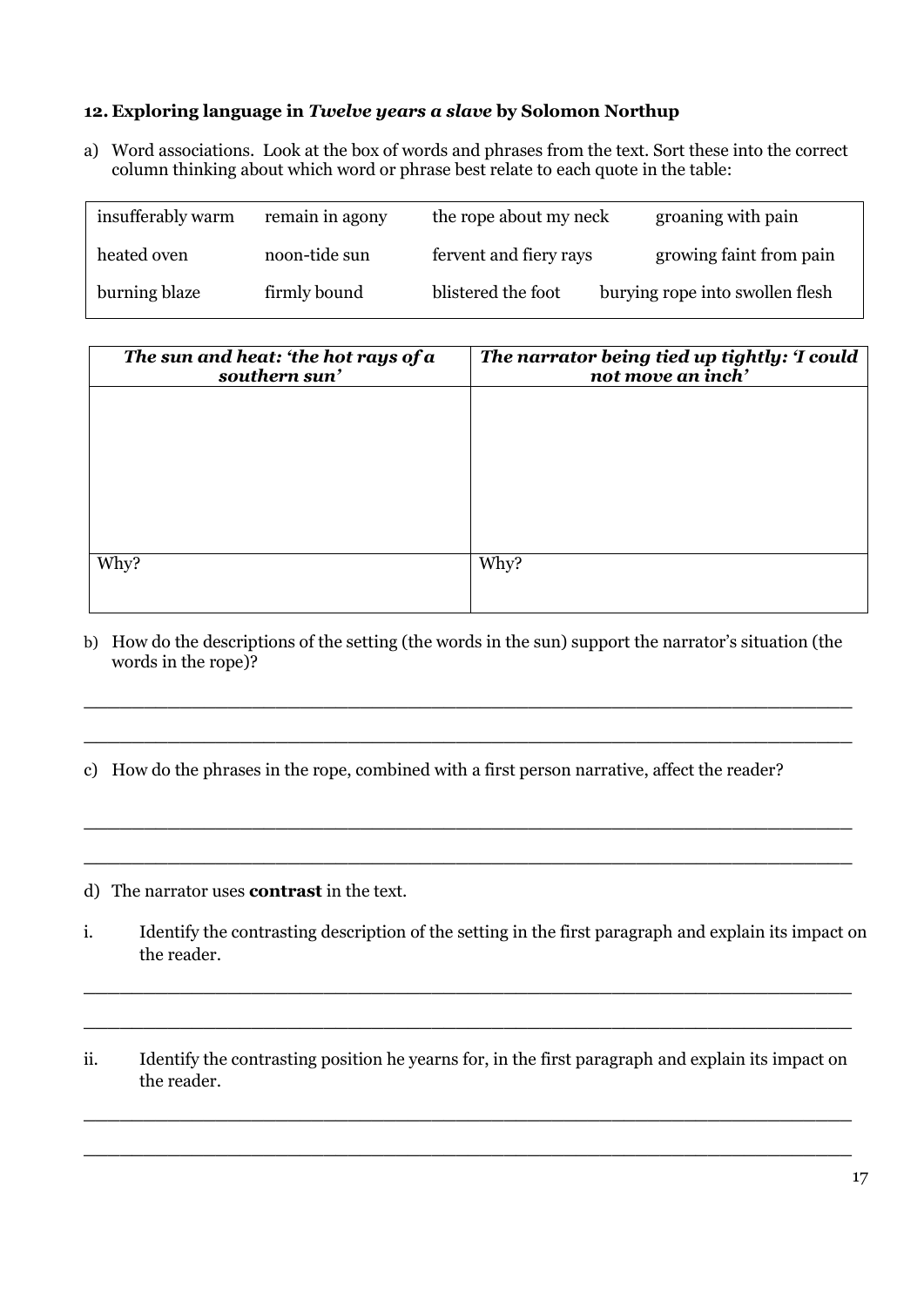Perhaps he wished Ford to see the rope about my neck, and the brutal manner in which I had been bound; perhaps his interference with another's *property* in he had no legal interest might have been a *trespass*, which would have subjected him to the penalty of the *law*.

g) What is the 'trespass' Chapin will not carry out?

 $\overline{\phantom{a}}$  , which is a set of the set of the set of the set of the set of the set of the set of the set of the set of the set of the set of the set of the set of the set of the set of the set of the set of the set of th

\_\_\_\_\_\_\_\_\_\_\_\_\_\_\_\_\_\_\_\_\_\_\_\_\_\_\_\_\_\_ \_\_\_\_\_\_\_\_\_\_\_\_\_\_\_\_\_\_\_\_\_\_\_\_\_\_\_\_\_\_  $\frac{1}{2}$  ,  $\frac{1}{2}$  ,  $\frac{1}{2}$  ,  $\frac{1}{2}$  ,  $\frac{1}{2}$  ,  $\frac{1}{2}$  ,  $\frac{1}{2}$  ,  $\frac{1}{2}$  ,  $\frac{1}{2}$  ,  $\frac{1}{2}$  ,  $\frac{1}{2}$  ,  $\frac{1}{2}$  ,  $\frac{1}{2}$  ,  $\frac{1}{2}$  ,  $\frac{1}{2}$  ,  $\frac{1}{2}$  ,  $\frac{1}{2}$  ,  $\frac{1}{2}$  ,  $\frac{1$ 

- e) In what context would you normally see the three highlighted words?
- f) Who or what is the property? How do you react to this idea?

 $\_$  ,  $\_$  ,  $\_$  ,  $\_$  ,  $\_$  ,  $\_$  ,  $\_$  ,  $\_$  ,  $\_$  ,  $\_$  ,  $\_$  ,  $\_$  ,  $\_$  ,  $\_$  ,  $\_$  ,  $\_$ \_\_\_\_\_\_\_\_\_\_\_\_\_\_\_\_\_\_\_\_\_\_\_\_\_\_\_\_\_\_\_\_\_\_\_ \_\_\_\_\_\_\_\_\_\_\_\_\_\_\_\_\_\_\_\_\_\_\_\_\_\_\_\_\_\_\_\_\_\_\_  $\_$  ,  $\_$  ,  $\_$  ,  $\_$  ,  $\_$  ,  $\_$  ,  $\_$  ,  $\_$  ,  $\_$  ,  $\_$  ,  $\_$  ,  $\_$  ,  $\_$  ,  $\_$  ,  $\_$  ,  $\_$ \_\_\_\_\_\_\_\_\_\_\_\_\_\_\_\_\_\_\_\_\_\_\_\_\_\_\_\_\_\_\_\_\_\_\_

\_\_\_\_\_\_\_\_\_\_\_\_\_\_\_\_\_\_\_\_\_\_\_\_\_\_\_\_\_\_\_\_\_\_\_ \_\_\_\_\_\_\_\_\_\_\_\_\_\_\_\_\_\_\_\_\_\_\_\_\_\_\_\_\_\_\_\_\_\_\_

- b) What is impact of using those words to  $\sim$ h) What is impact of using these words to describe a person?
- i) How do you feel about the narrator's situation? Explain in detail. Words you might include: *sympathetic, empathetic, curious, distressed.*

j) Using the senses. Find an example of the way the writer uses each sense to enable the reader to understand how uncomfortable and dangerous his situation is, and analyse the language used.

**\_\_\_\_\_\_\_\_\_\_\_\_\_\_\_\_\_\_\_\_\_\_\_\_\_\_\_\_\_\_\_\_\_\_\_\_\_\_\_\_\_\_\_\_\_\_\_\_\_\_\_\_\_\_\_\_\_\_\_\_\_\_\_\_**

 $\_$  , and the set of the set of the set of the set of the set of the set of the set of the set of the set of the set of the set of the set of the set of the set of the set of the set of the set of the set of the set of th  $\_$  , and the set of the set of the set of the set of the set of the set of the set of the set of the set of the set of the set of the set of the set of the set of the set of the set of the set of the set of the set of th  $\_$  , and the set of the set of the set of the set of the set of the set of the set of the set of the set of the set of the set of the set of the set of the set of the set of the set of the set of the set of the set of th

**\_\_\_\_\_\_\_\_\_\_\_\_\_\_\_\_\_\_\_\_\_\_\_\_\_\_\_\_\_\_\_\_\_\_\_\_\_\_\_\_\_\_\_\_\_\_\_\_\_\_\_\_\_\_\_\_\_\_\_\_\_\_\_\_**

**\_\_\_\_\_\_\_\_\_\_\_\_\_\_\_\_\_\_\_\_\_\_\_\_\_\_\_\_\_\_\_\_\_\_\_\_\_\_\_\_\_\_\_\_\_\_\_\_\_\_\_\_\_\_\_\_\_\_\_\_\_\_\_\_**

**\_\_\_\_\_\_\_\_\_\_\_\_\_\_\_\_\_\_\_\_\_\_\_\_\_\_\_\_\_\_\_\_\_\_\_\_\_\_\_\_\_\_\_\_\_\_\_\_\_\_\_\_\_\_\_\_\_\_\_\_\_\_\_\_**

**\_\_\_\_\_\_\_\_\_\_\_\_\_\_\_\_\_\_\_\_\_\_\_\_\_\_\_\_\_\_\_\_\_\_\_\_\_\_\_\_\_\_\_\_\_\_\_\_\_\_\_\_\_\_\_\_\_\_\_\_\_\_\_\_**

| Touch        | e.g. 'burying the rope that bound them into the swollen flesh' - The writer describes in<br>specific detail his painful physical symptoms. |
|--------------|--------------------------------------------------------------------------------------------------------------------------------------------|
| <b>Smell</b> |                                                                                                                                            |
| <b>Taste</b> |                                                                                                                                            |
| <b>Sight</b> |                                                                                                                                            |
| Sound        |                                                                                                                                            |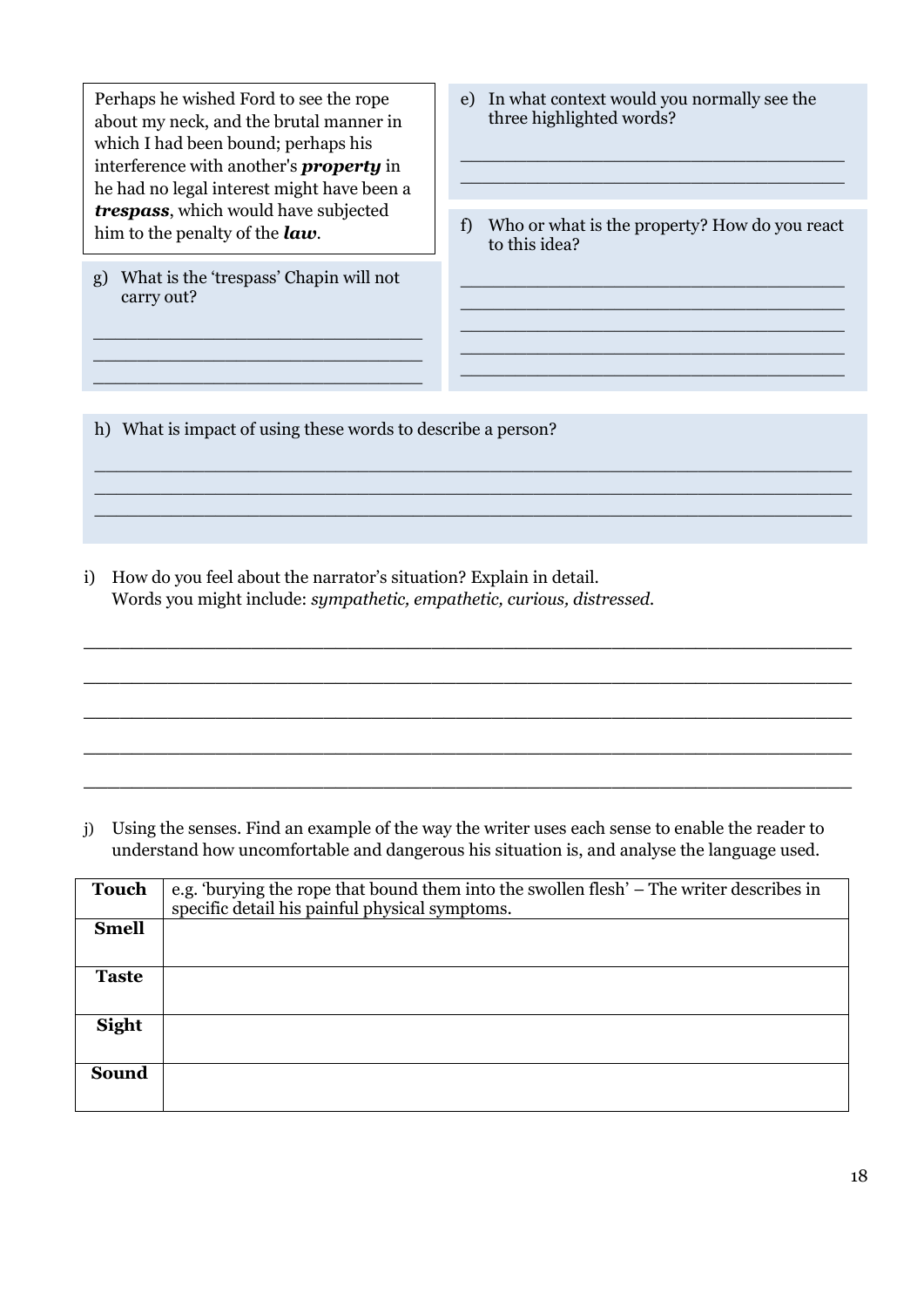#### **13. Read through the text on imprisonment below and then answer the questions that follow.**

### *'An Evil Cradling'* **by Brian Keenan**

This is an extract from Brian Keenan's autobiographical book *An Evil Cradling* based on his experiences as a hostage in Beirut. Here, he describes his cell and how it feels to be held prisoner.

I had, of course, like all of us, seen prison cells. We have all seen films about prisoners, or read books about prison life. Some of the great stories of escape and imprisonment are part of our history. It seems much of our culture is laden with these stories. But when I think back to that cell, I know that nothing that I had seen before could compare with that most **dismal** of places. I will describe it briefly to you, that you may see it for yourself.

It was built very **shoddily** of rough-cut concrete blocks **haphazardly** put together and joined by **crude** slapdash cement work. Inside, and only on the inside, the walls were plastered over with that same dull grey cement. There was no paint. There was no colour, just the constant **monotony** of rough grey concrete. The cell was six feet long and four feet wide. I could stand up and touch those walls with my outstretched hands and walk those six feet in no more than four paces. On the floor was a foam mattress. With the mattress laid out I had a pacing stage of little more than a foot's width.

In one corner there was a bottle of water which I **replenished** daily when I went to the toilet, and in another corner was a bottle for urine, which I took with me to empty. There was also a plastic cup in which I kept a much abused and broken toothbrush. On the mattress was an old, ragged, filthy cover. It had originally been a curtain. There was one blanket which I never used, due to the heat, the filth and the heavy smell, stale and almost **putrid**, of the last person who had slept there. The cell had no windows. A sheet steel door was padlocked every day, sounding like a thump on the head to remind me where I was. At the head of the mattress I kept my briefcase with my school text books. Behind the briefcase I hid my shoes. I was forever afraid that I would lose those shoes. If I did, I felt it would be a sure sign that I would never leave the cell. I was insistent that they should not have them. They had taken everything else by now, but the shoes I guarded with jealous and vicious determination. The foolish things one clings to. A pair of cheap shoes off a street trader's stall! Since the day they had given me *Time* and *Newsweek* I also treasured these magazines. Initially to read, reread and look at the pictures and read again. But later they served a more needy purpose.

I'm back from my daily **ablutions**. I hear the padlock slam behind me and I lift the towel which has draped my head from my face. I look at the food on the floor. The round of Arab bread, a boiled egg, the jam I will not eat, the slice or two of processed cheese and perhaps some humus. Every day I look to see if it will change, if there will be some new **morsel** of food that will make this day different from all the other days, but there is no change. This day is the same as all the days in the past and as all the days to come. It will always be the same food sitting on the floor in the same place.

I set down my plastic bottle of drinking water and the other empty bottle. From bottle to bottle, through me, this fluid will daily run. I set the urine bottle at the far corner away from the food. This I put in a plastic bag to keep fresh. In this heat the bread rapidly turns stale and hard. It is like eating cardboard. I pace my four paces backwards and forwards, slowly feeling my mind empty, wondering where it will go today. Will I go with it or will I try to hold it back, like a father and an unruly child? There is a greasy patch on the wall where I lay my head. Like a dog I sniff it.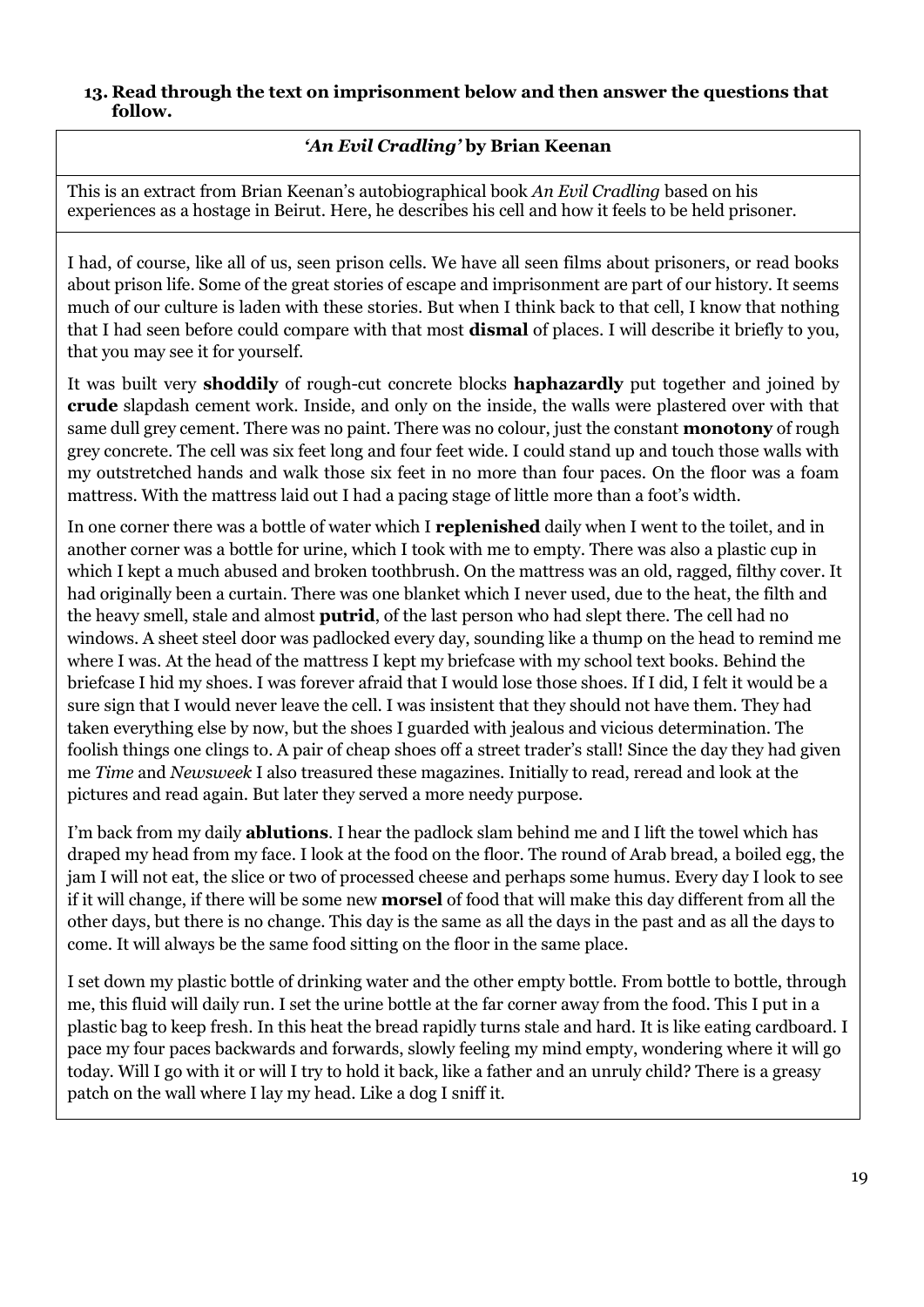# a) Find the definitions of these words and write it down in the space provided:

| i.    |         |
|-------|---------|
| ii.   |         |
| iii.  |         |
| iv.   |         |
| V.    |         |
|       |         |
| vii.  |         |
| viii. |         |
| ix.   | morsel: |

#### b) Use at least five words from the list in a sentence of your own to show you understand what the word means.

| ii.           | <u> 1980 - Johann John Stein, markin fizik eta idazlea (</u> |
|---------------|--------------------------------------------------------------|
| iii.          | <u> 1989 - Andrea Stein, Amerikaansk politiker († 1908)</u>  |
| iv.           | <u> 1980 - Johann John Stein, fransk politik (d. 1980)</u>   |
| $V_{\bullet}$ | <u> 1980 - Jan James James, margolar fizikar (h. 1980).</u>  |
|               | c) What is the extract about? Summarise it in one sentence.  |

d) What is the tone of the text? Explain this in one sentence.

e) What is the writer's message? Explain this in one sentence.

#### f) What is the topic of each paragraph? Explain in a sentence each using your own words.

| Paragraph 1 |  |
|-------------|--|
|             |  |
| Paragraph 2 |  |
|             |  |
| Paragraph 3 |  |
|             |  |
| Paragraph 4 |  |
|             |  |
| Paragraph 5 |  |
|             |  |
| Paragraph 6 |  |
|             |  |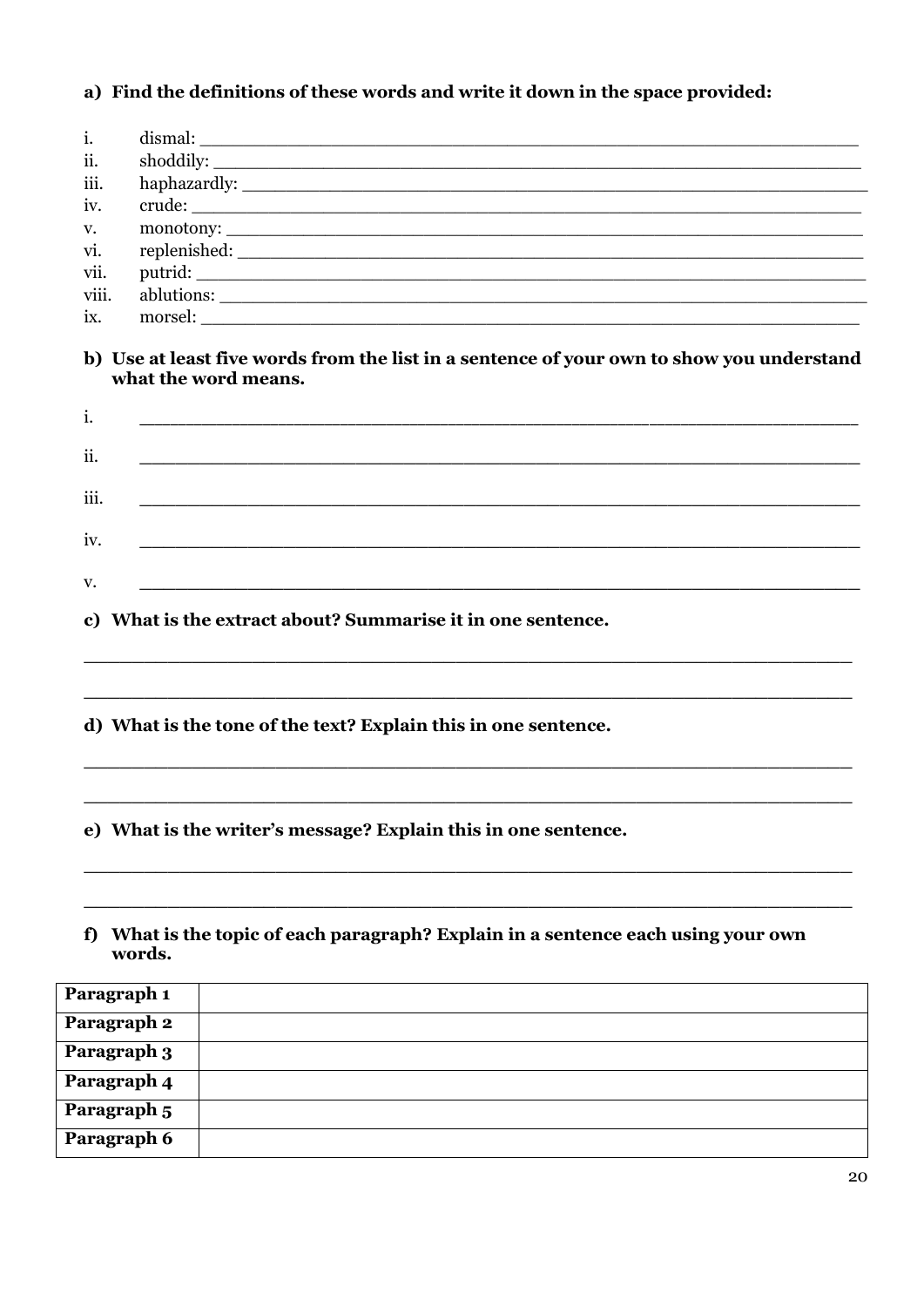# **15.Comparing texts to synthesise information**

a) Re-read the two texts on imprisonment and complete the grid. You can use any of the information you've already covered up to this stage.

|                                                                                            | <b>Source A</b>      | <b>Source B</b>  | Make a clear                                            |
|--------------------------------------------------------------------------------------------|----------------------|------------------|---------------------------------------------------------|
|                                                                                            | Twelve Years a Slave | An Evil Cradling | statement about the<br>connections between<br>the texts |
|                                                                                            |                      |                  |                                                         |
| What are<br>some of the<br>different<br>conditions<br>experienced<br>by both<br>prisoners? |                      |                  |                                                         |
| Include a<br>quotation for<br>each.                                                        |                      |                  |                                                         |

b) Answer the following exam style question using the information you've put together in the grid above. You only need to write one paragraph:

Although both harsh, what are some of the differences in the conditions experienced by the prisoners in each text? Use details from both sources to write a summary of the various attitudes.

**\_\_\_\_\_\_\_\_\_\_\_\_\_\_\_\_\_\_\_\_\_\_\_\_\_\_\_\_\_\_\_\_\_\_\_\_\_\_\_\_\_\_\_\_\_\_\_\_\_\_\_\_\_\_\_\_\_\_\_\_\_\_\_\_**

**\_\_\_\_\_\_\_\_\_\_\_\_\_\_\_\_\_\_\_\_\_\_\_\_\_\_\_\_\_\_\_\_\_\_\_\_\_\_\_\_\_\_\_\_\_\_\_\_\_\_\_\_\_\_\_\_\_\_\_\_\_\_\_\_**

**\_\_\_\_\_\_\_\_\_\_\_\_\_\_\_\_\_\_\_\_\_\_\_\_\_\_\_\_\_\_\_\_\_\_\_\_\_\_\_\_\_\_\_\_\_\_\_\_\_\_\_\_\_\_\_\_\_\_\_\_\_\_\_\_**

**\_\_\_\_\_\_\_\_\_\_\_\_\_\_\_\_\_\_\_\_\_\_\_\_\_\_\_\_\_\_\_\_\_\_\_\_\_\_\_\_\_\_\_\_\_\_\_\_\_\_\_\_\_\_\_\_\_\_\_\_\_\_\_\_**

**\_\_\_\_\_\_\_\_\_\_\_\_\_\_\_\_\_\_\_\_\_\_\_\_\_\_\_\_\_\_\_\_\_\_\_\_\_\_\_\_\_\_\_\_\_\_\_\_\_\_\_\_\_\_\_\_\_\_\_\_\_\_\_\_**

**\_\_\_\_\_\_\_\_\_\_\_\_\_\_\_\_\_\_\_\_\_\_\_\_\_\_\_\_\_\_\_\_\_\_\_\_\_\_\_\_\_\_\_\_\_\_\_\_\_\_\_\_\_\_\_\_\_\_\_\_\_\_\_\_**

**\_\_\_\_\_\_\_\_\_\_\_\_\_\_\_\_\_\_\_\_\_\_\_\_\_\_\_\_\_\_\_\_\_\_\_\_\_\_\_\_\_\_\_\_\_\_\_\_\_\_\_\_\_\_\_\_\_\_\_\_\_\_\_\_**

**\_\_\_\_\_\_\_\_\_\_\_\_\_\_\_\_\_\_\_\_\_\_\_\_\_\_\_\_\_\_\_\_\_\_\_\_\_\_\_\_\_\_\_\_\_\_\_\_\_\_\_\_\_\_\_\_\_\_\_\_\_\_\_\_**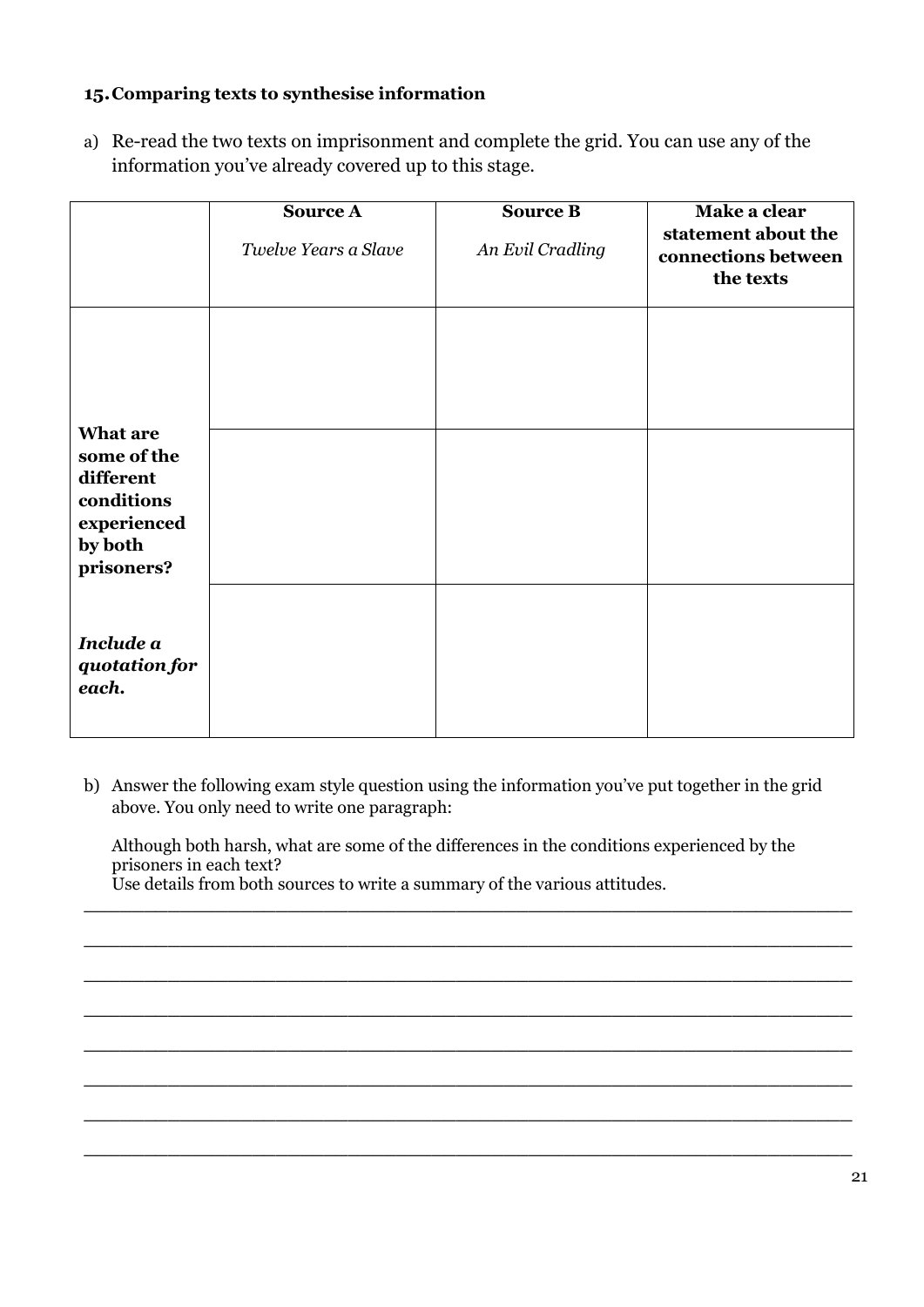# **16. Exploring language in** *An Evil Cradling* **by Brian Keenan**

a) Fill in the table with the words/ phrases from the text to show how Keenan describes his cell as …:

| <b>Badly built</b> | <b>Boring</b> | <b>Small</b> |
|--------------------|---------------|--------------|
|                    |               |              |
|                    |               |              |
|                    |               |              |
|                    |               |              |
|                    |               |              |

b) The second paragraph describes the poor quality, harshness and small size of the cell that Brian Keenan was held in. This sentence includes a **metaphor** and *extra detail*:

'I had a **pacing stage** of *little more than a foot's width'*

\_\_\_\_\_\_\_\_\_\_\_\_\_\_\_\_\_\_\_\_\_\_\_\_\_\_\_\_\_\_\_\_\_\_\_\_\_\_\_\_\_\_\_\_\_\_\_\_\_\_\_\_\_\_  $\_$  . The contract of the contract of the contract of the contract of the contract of the contract of the contract of the contract of the contract of the contract of the contract of the contract of the contract of the con

What do you think he means by this? What is the impact on the reader?

c) Keenan describes the sound of the cell door being locked every day, using a **simile**.

'sounding **like a thump on the head**'

 $\_$  . The contract of the contract of the contract of the contract of the contract of the contract of the contract of the contract of the contract of the contract of the contract of the contract of the contract of the con  $\_$  . The contract of the contract of the contract of the contract of the contract of the contract of the contract of the contract of the contract of the contract of the contract of the contract of the contract of the con

 $\_$  . The contract of the contract of the contract of the contract of the contract of the contract of the contract of the contract of the contract of the contract of the contract of the contract of the contract of the con \_\_\_\_\_\_\_\_\_\_\_\_\_\_\_\_\_\_\_\_\_\_\_\_\_\_\_\_\_\_\_\_\_\_\_\_\_\_\_\_\_\_\_\_\_\_\_\_\_\_\_\_\_\_

What do you think he means by this? What is the impact on the reader?

d) Keenan uses a short sentence to talk about his prized possessions.

'Behind the briefcase I hid my shoes.'

What does this imply about the briefcase and the shoes? What is the impact on the reader?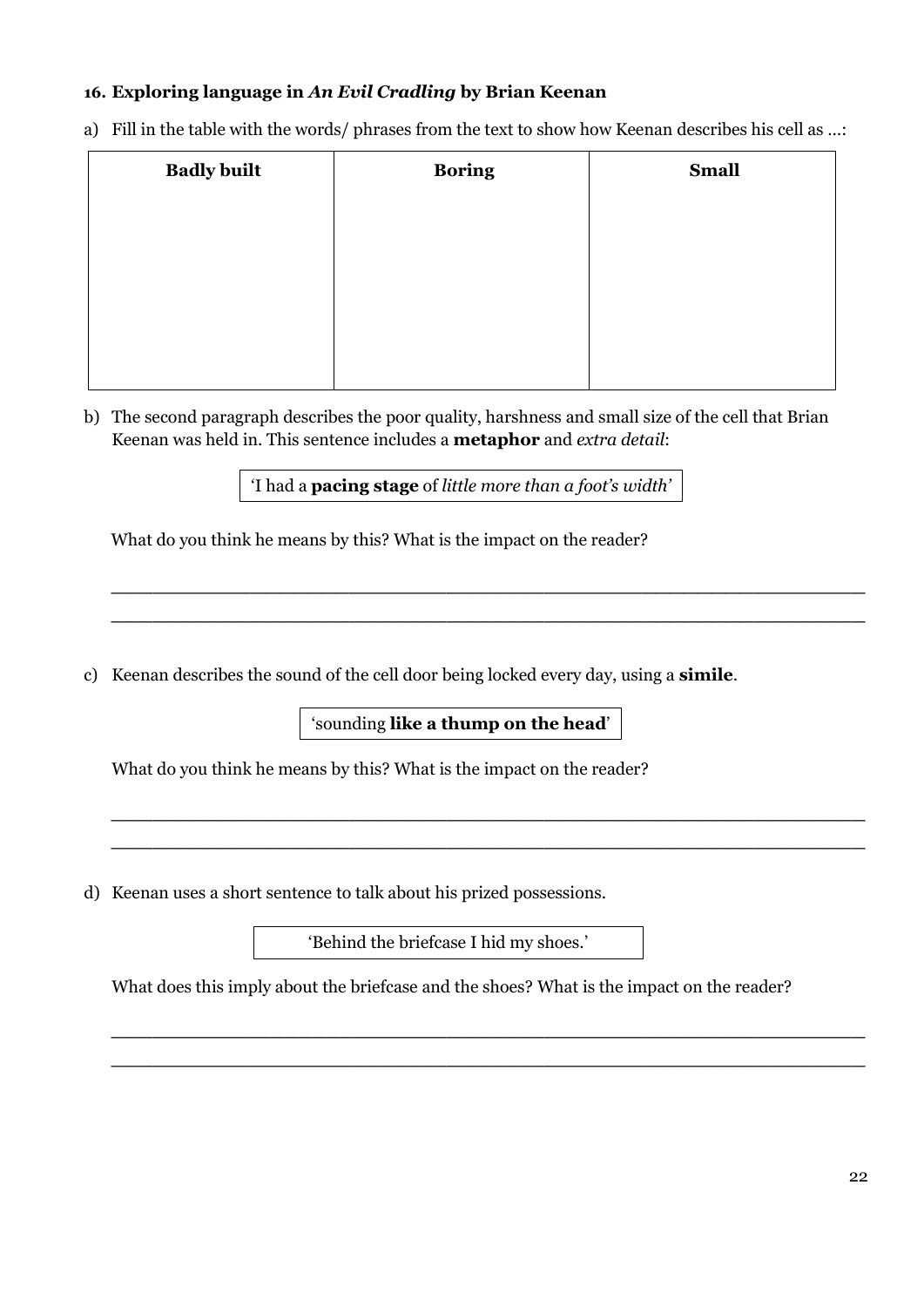e) Explore how Keenan uses all the senses to create a vivid description of his cell. Find the adjectives, adverbs and any other details that describe his cell in terms of sight, sound, touch, smell – and absence of these.

| <b>Sight</b>                                                                           | Sound                                                                                | <b>Touch</b>                                                                                       | <b>Smell</b>                                                 | <b>Absences</b>                                          |
|----------------------------------------------------------------------------------------|--------------------------------------------------------------------------------------|----------------------------------------------------------------------------------------------------|--------------------------------------------------------------|----------------------------------------------------------|
| What does Keenan<br>say about how the<br>cell was built which<br>affects how it looks? | What does Keenan<br>say about the<br>sound of the door<br>being locked every<br>day? | What do you think<br>the walls felt like to<br>$touch - what is the$<br>texture of cement<br>like? | How does Keenan<br>describe the<br>blanket he never<br>uses? | What things does<br>Keenan say the cell<br>doesn't have? |
| How does he<br>describe the cover<br>on his bed?                                       | Does he mention<br>any other sounds?<br>Why?                                         | What does Keenan<br>say about the<br>temperature in the<br>cell?                                   | How would he get<br>fresh air in his<br>cell?                | How would these<br>absences affect the<br>senses?        |
| What is the impact<br>of this on the<br>reader?                                        | What is the impact<br>of this on the<br>reader?                                      | What is the impact of<br>this on the reader?                                                       | What is the impact<br>of this on the<br>reader?              | What is the impact<br>of this on the<br>reader?          |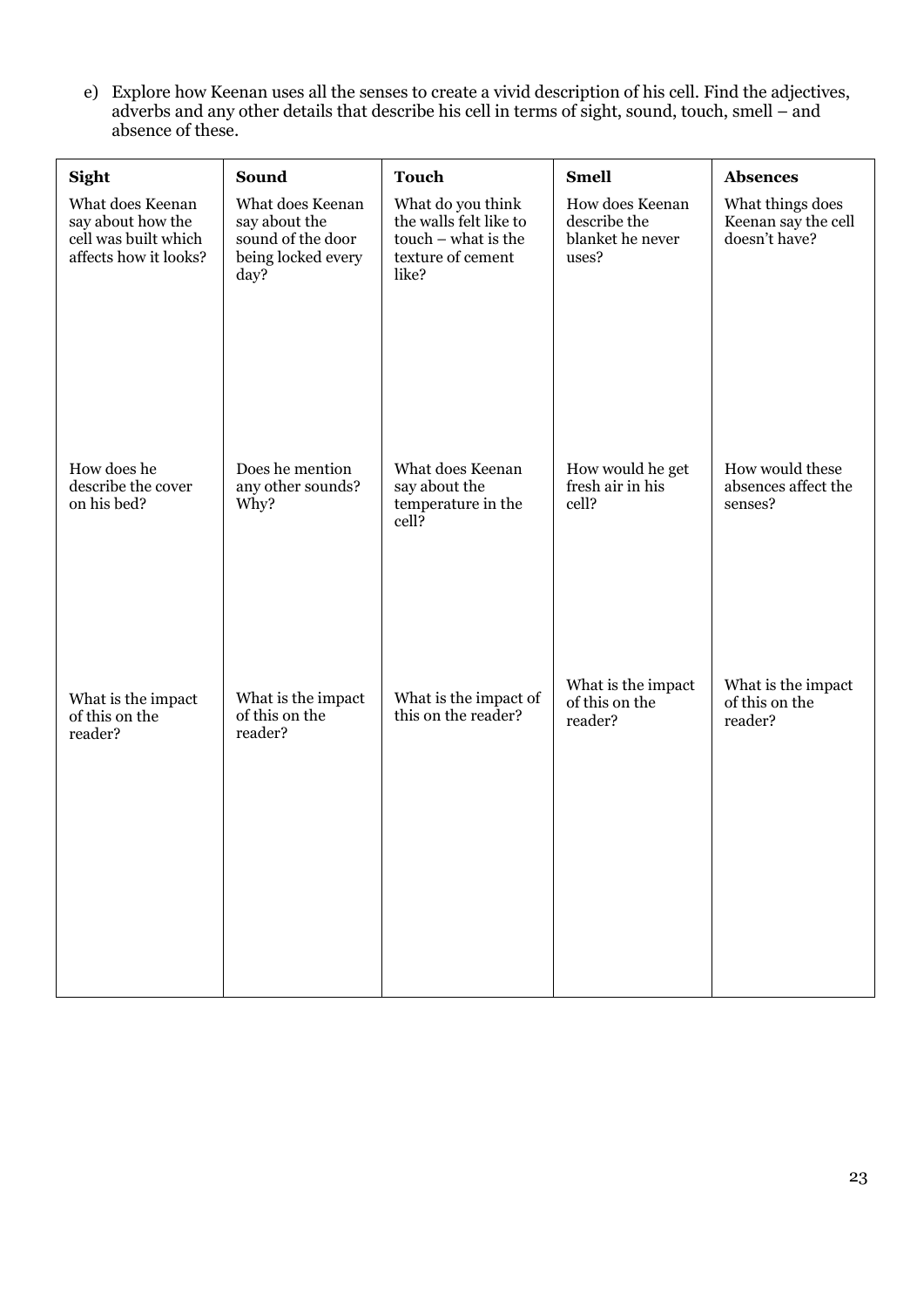# **17. Comparing writers' methods**

a) Compare how the two writers convey their different attitudes to being held in confinement and losing their freedom. You can use any of the information covered up to this stage.

|                                                                                         | <b>Source A</b>      | Source B         |
|-----------------------------------------------------------------------------------------|----------------------|------------------|
|                                                                                         | Twelve Years a Slave | An Evil Cradling |
| Ideas and<br>perspective on<br>space travel.                                            |                      |                  |
| Quotation (s) to<br>support this idea<br>or perspective.                                |                      |                  |
| Any specific<br>method that is<br>significant in<br>creating this idea/<br>perspective? |                      |                  |
| What layers of<br>meaning are<br>created for the<br>reader? Why?                        |                      |                  |
| Think big picture<br>as well as finer<br>zoomed in detail.                              |                      |                  |
| Remember<br>writer's purpose.                                                           |                      |                  |

\_\_\_\_\_\_\_\_\_\_\_\_\_\_\_\_\_\_\_\_\_\_\_\_\_\_\_\_\_\_\_\_\_\_\_\_\_\_\_\_\_\_\_\_\_\_\_\_\_\_ \_\_\_\_\_\_\_\_\_\_\_\_\_\_\_\_\_\_\_\_\_\_\_\_\_\_\_\_\_\_\_\_\_\_\_\_\_\_\_\_\_\_\_\_\_\_\_\_\_\_ \_\_\_\_\_\_\_\_\_\_\_\_\_\_\_\_\_\_\_\_\_\_\_\_\_\_\_\_\_\_\_\_\_\_\_\_\_\_\_\_\_\_\_\_\_\_\_\_\_\_ \_\_\_\_\_\_\_\_\_\_\_\_\_\_\_\_\_\_\_\_\_\_\_\_\_\_\_\_\_\_\_\_\_\_\_\_\_\_\_\_\_\_\_\_\_\_\_\_\_\_ \_\_\_\_\_\_\_\_\_\_\_\_\_\_\_\_\_\_\_\_\_\_\_\_\_\_\_\_\_\_\_\_\_\_\_\_\_\_\_\_\_\_\_\_\_\_\_\_\_\_ \_\_\_\_\_\_\_\_\_\_\_\_\_\_\_\_\_\_\_\_\_\_\_\_\_\_\_\_\_\_\_\_\_\_\_\_\_\_\_\_\_\_\_\_\_\_\_\_\_\_ \_\_\_\_\_\_\_\_\_\_\_\_\_\_\_\_\_\_\_\_\_\_\_\_\_\_\_\_\_\_\_\_\_\_\_\_\_\_\_\_\_\_\_\_\_\_\_\_\_\_ \_\_\_\_\_\_\_\_\_\_\_\_\_\_\_\_\_\_\_\_\_\_\_\_\_\_\_\_\_\_\_\_\_\_\_\_\_\_\_\_\_\_\_\_\_\_\_\_\_\_ \_\_\_\_\_\_\_\_\_\_\_\_\_\_\_\_\_\_\_\_\_\_\_\_\_\_\_\_\_\_\_\_\_\_\_\_\_\_\_\_\_\_\_\_\_\_\_\_\_\_ \_\_\_\_\_\_\_\_\_\_\_\_\_\_\_\_\_\_\_\_\_\_\_\_\_\_\_\_\_\_\_\_\_\_\_\_\_\_\_\_\_\_\_\_\_\_\_\_\_\_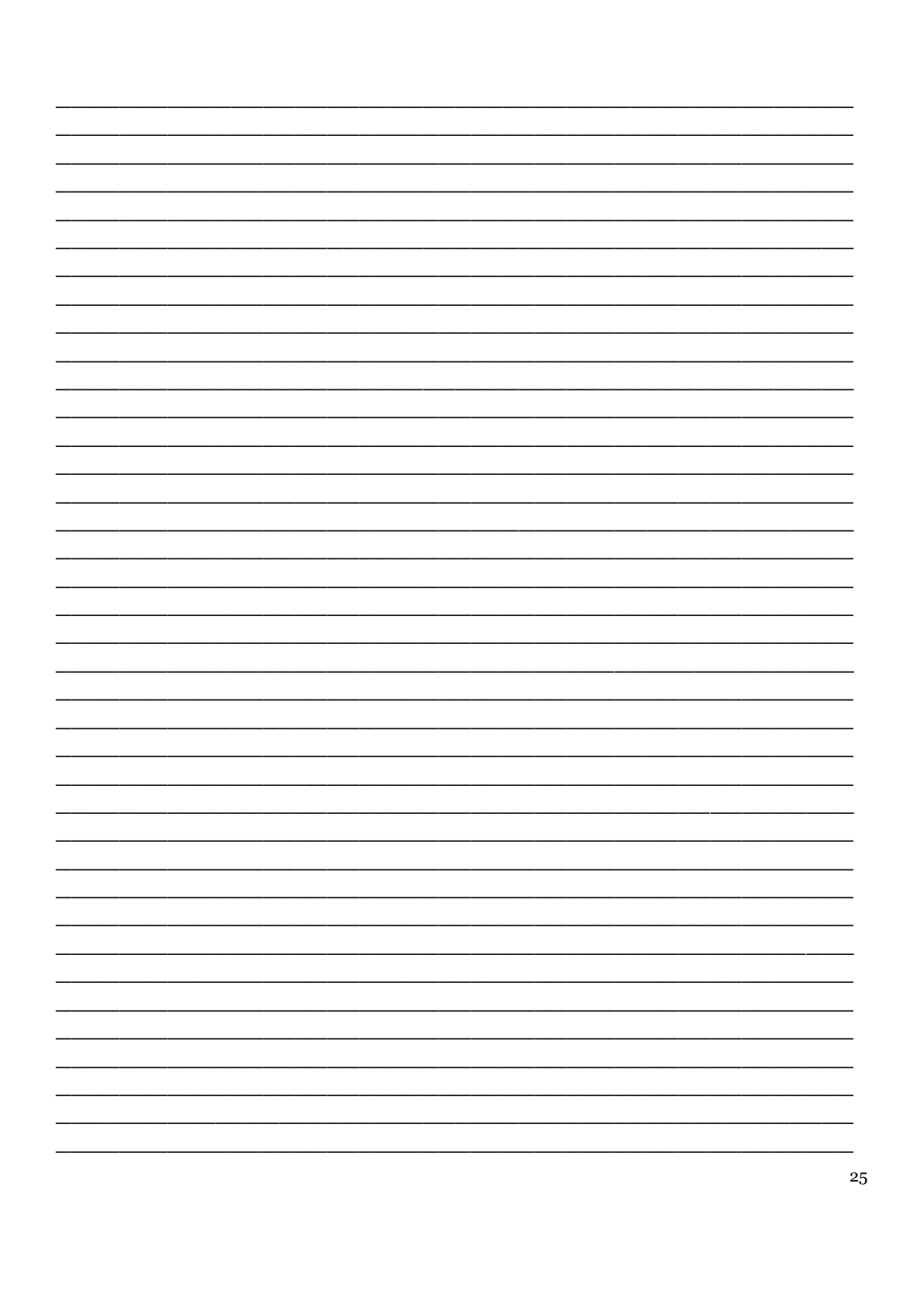#### **18. Using sensory imagery to create meaning in writing**

a) Rewrite the following sentences using sensory imagery to make the descriptions more vivid. You should think of what effect you'd like to create for the reader before you rewrite the sentences.

E.g. *'The earth almost blistered the foot that stood upon it.'*

| i.    | Loud screams were heard.                                                                                |
|-------|---------------------------------------------------------------------------------------------------------|
| ii.   | Panic filled her face.                                                                                  |
| iii.  | A strong smell filled the air.                                                                          |
| iv.   | Terror was seen all around.                                                                             |
| v.    | A bright light filled my eyes.                                                                          |
| vi.   | He was shackled to the wall of a dark room.                                                             |
| vii.  | It felt like relief would never come.                                                                   |
| viii. | Write you own sentence using sensory imagery to create a feeling of freedom.                            |
| ix.   | Write your own sentence using sensory imagery to create a feeling of fear.                              |
| X.    | Imagine someone or something lives in captivity. Write a sensory image to describe their<br>experience. |
|       | <b>Extension:</b> Rewrite one of your examples to create a more emphatic tone.                          |

**\_\_\_\_\_\_\_\_\_\_\_\_\_\_\_\_\_\_\_\_\_\_\_\_\_\_\_\_\_\_\_\_\_\_\_\_\_\_\_\_\_\_\_\_\_\_\_\_\_\_\_\_\_\_\_\_\_ \_\_\_\_\_\_\_\_\_\_\_\_\_\_\_\_\_\_\_\_\_\_\_\_\_\_\_\_\_\_\_\_\_\_\_\_\_\_\_\_\_\_\_\_\_\_\_\_\_\_\_\_\_\_\_\_\_**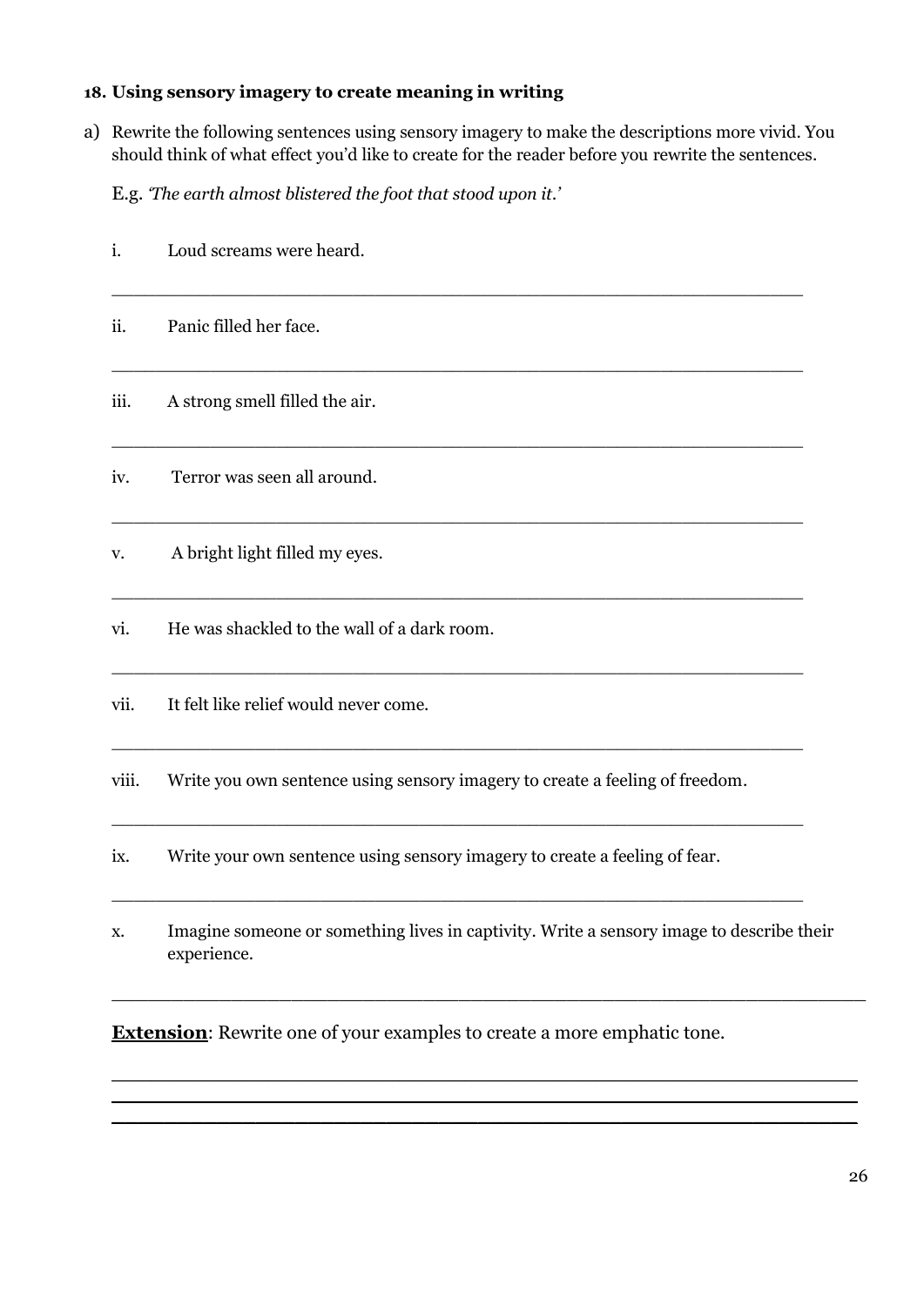### **19.Writing a speech**

*"Terrorists should be treated as prisoners of war."*

Write a speech arguing your point of view in relation to the statement.

a) List your reasons for and against the statement:

| For                                                                                                    | <b>Against</b>                                                     |
|--------------------------------------------------------------------------------------------------------|--------------------------------------------------------------------|
| E.g. Terrorists treat others inhumanely so why<br>should they be allowed a basic level of<br>humanity? | E.g. We have a moral duty to respect a basic<br>level of humanity. |
|                                                                                                        |                                                                    |
|                                                                                                        |                                                                    |
|                                                                                                        |                                                                    |

#### b) Planning for writing

The big picture outline:



Paper 2 Q5: whole-text structural features

# 27  $\_$  , and the set of the set of the set of the set of the set of the set of the set of the set of the set of the set of the set of the set of the set of the set of the set of the set of the set of the set of the set of th **Paragraph 1** 'Setting' **Paragraph 2** 'Someone' **Paragraph 3** 'Something' **Paragraph 5** 'Conclusion' **Paragraph 4** 'Solution'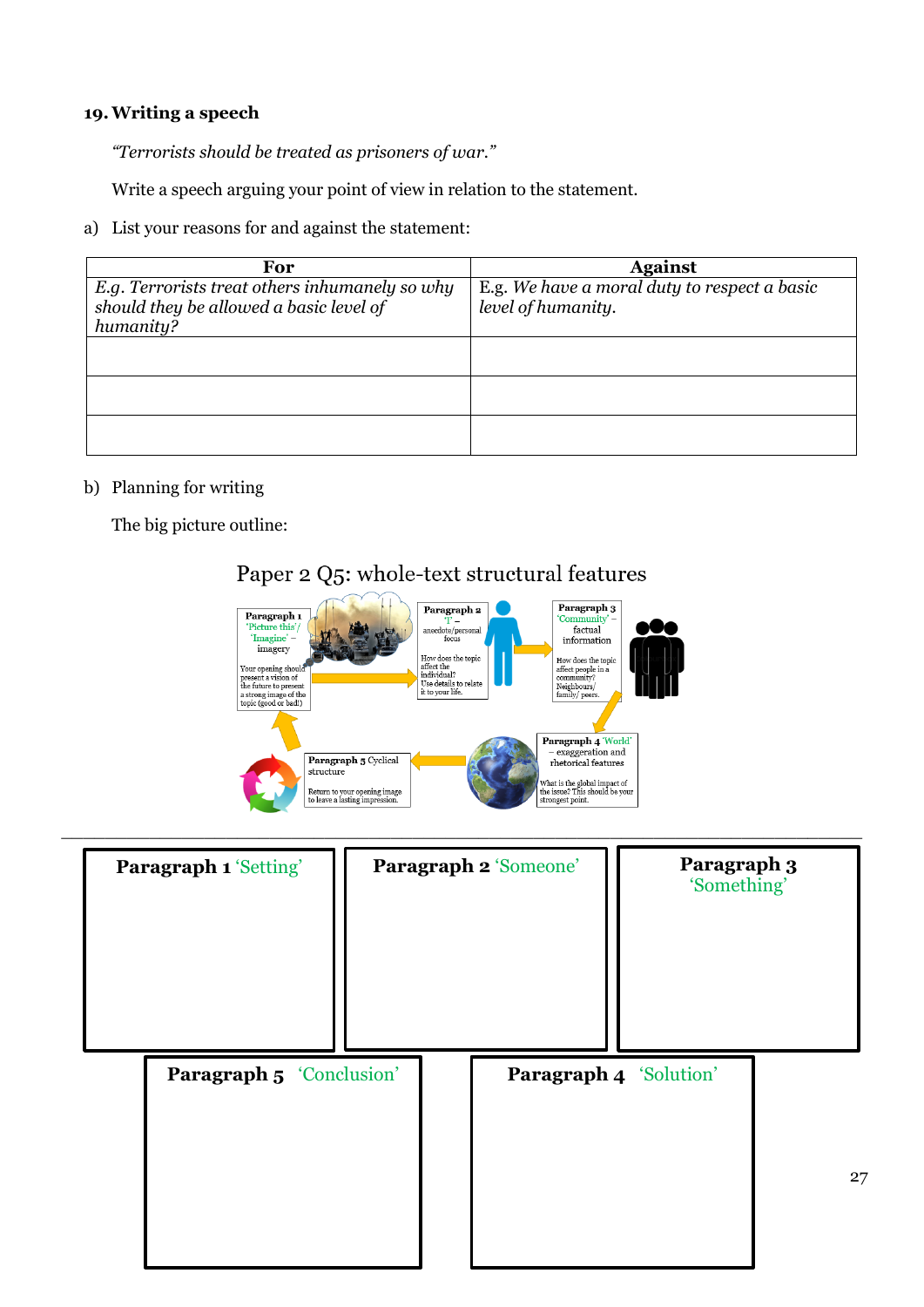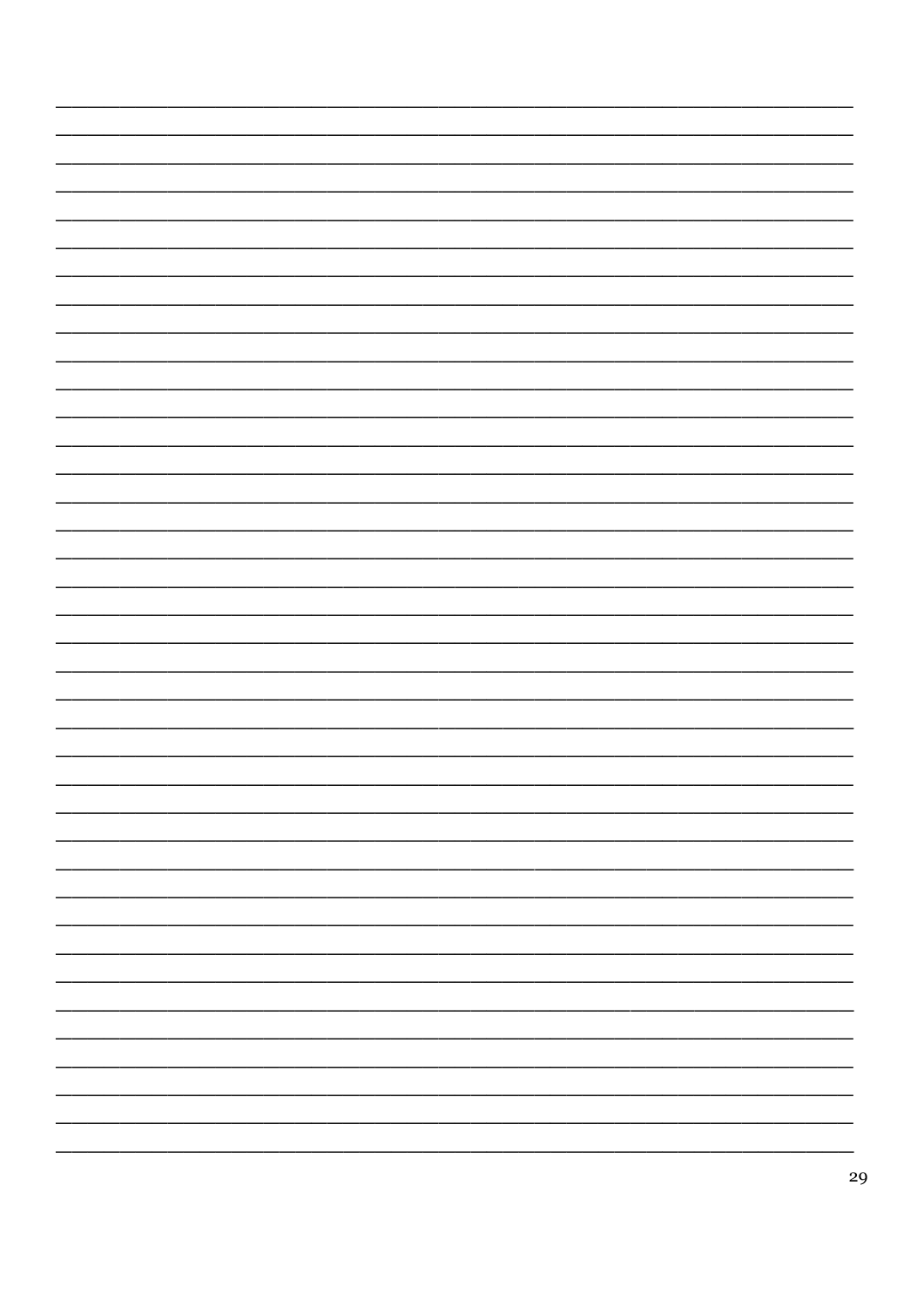| second section is writing<br>The reading section has four questions that gradually get<br>3.<br>harder.<br>The writing section has a task linked to the sources where you<br>4.<br>will be asked to write with a viewpoint.<br>Each section is worth 40 marks.<br>5.<br>This paper makes up 50% of my overall GCSE English Language<br>6.<br>grade.<br><b>READING SECTION OVERVIEW</b><br>I will be given two extracts from non-fiction texts from the 19 <sup>th</sup><br>1.<br>and 20 <sup>th</sup> or 21 <sup>st</sup> Centuries.<br>The passages will be around 50-60 lines long and I need to read<br>2.<br>them extremely carefully.<br>Sometimes, a glossary of unusual words will be provided for me,<br>3.<br>but this won't always be the case<br>The questions get <i>gradually harder</i><br>4.<br>Question 1 tests my ability to pick out information from a text<br>5.<br>Question 2 tests my ability to select information from two texts<br>6.<br>and infer the differences between them.<br>Question 3 tests my ability to analyse the writer's language<br>7.<br>choices, use of literary features and use of sentence types and<br>structures.<br>8.<br>Question 4 tests my ability to compare writers' methods in two<br>texts, looking t language and structural features and the effects<br>they create.<br><b>OUESTION 1</b><br>How well can I pick out information?<br><b>WORTH 4 MARKS</b><br>Read the question carefully and look for what it asks you about<br>1.<br>only<br>Read the section that the question asks you to and take answers<br>2.<br>from there only<br>Tick the sentences that are <b>true</b> .<br>3.<br><b>QUESTION 2</b><br>How well can I select information from two texts and infer<br>the differences between them?<br><b>WORTH 8 MARKS</b><br>Read the question carefully and look for what it asks you about<br>1.<br>only<br>Pick out several key details from each text that could help you to<br>2.<br>answer the question.<br>Write two quick lists of the details you have found, identify the<br>3. |  |
|-----------------------------------------------------------------------------------------------------------------------------------------------------------------------------------------------------------------------------------------------------------------------------------------------------------------------------------------------------------------------------------------------------------------------------------------------------------------------------------------------------------------------------------------------------------------------------------------------------------------------------------------------------------------------------------------------------------------------------------------------------------------------------------------------------------------------------------------------------------------------------------------------------------------------------------------------------------------------------------------------------------------------------------------------------------------------------------------------------------------------------------------------------------------------------------------------------------------------------------------------------------------------------------------------------------------------------------------------------------------------------------------------------------------------------------------------------------------------------------------------------------------------------------------------------------------------------------------------------------------------------------------------------------------------------------------------------------------------------------------------------------------------------------------------------------------------------------------------------------------------------------------------------------------------------------------------------------------------------------------------------------------------------------------------------------------|--|
|                                                                                                                                                                                                                                                                                                                                                                                                                                                                                                                                                                                                                                                                                                                                                                                                                                                                                                                                                                                                                                                                                                                                                                                                                                                                                                                                                                                                                                                                                                                                                                                                                                                                                                                                                                                                                                                                                                                                                                                                                                                                 |  |
|                                                                                                                                                                                                                                                                                                                                                                                                                                                                                                                                                                                                                                                                                                                                                                                                                                                                                                                                                                                                                                                                                                                                                                                                                                                                                                                                                                                                                                                                                                                                                                                                                                                                                                                                                                                                                                                                                                                                                                                                                                                                 |  |
|                                                                                                                                                                                                                                                                                                                                                                                                                                                                                                                                                                                                                                                                                                                                                                                                                                                                                                                                                                                                                                                                                                                                                                                                                                                                                                                                                                                                                                                                                                                                                                                                                                                                                                                                                                                                                                                                                                                                                                                                                                                                 |  |
|                                                                                                                                                                                                                                                                                                                                                                                                                                                                                                                                                                                                                                                                                                                                                                                                                                                                                                                                                                                                                                                                                                                                                                                                                                                                                                                                                                                                                                                                                                                                                                                                                                                                                                                                                                                                                                                                                                                                                                                                                                                                 |  |
|                                                                                                                                                                                                                                                                                                                                                                                                                                                                                                                                                                                                                                                                                                                                                                                                                                                                                                                                                                                                                                                                                                                                                                                                                                                                                                                                                                                                                                                                                                                                                                                                                                                                                                                                                                                                                                                                                                                                                                                                                                                                 |  |
|                                                                                                                                                                                                                                                                                                                                                                                                                                                                                                                                                                                                                                                                                                                                                                                                                                                                                                                                                                                                                                                                                                                                                                                                                                                                                                                                                                                                                                                                                                                                                                                                                                                                                                                                                                                                                                                                                                                                                                                                                                                                 |  |
|                                                                                                                                                                                                                                                                                                                                                                                                                                                                                                                                                                                                                                                                                                                                                                                                                                                                                                                                                                                                                                                                                                                                                                                                                                                                                                                                                                                                                                                                                                                                                                                                                                                                                                                                                                                                                                                                                                                                                                                                                                                                 |  |
|                                                                                                                                                                                                                                                                                                                                                                                                                                                                                                                                                                                                                                                                                                                                                                                                                                                                                                                                                                                                                                                                                                                                                                                                                                                                                                                                                                                                                                                                                                                                                                                                                                                                                                                                                                                                                                                                                                                                                                                                                                                                 |  |
|                                                                                                                                                                                                                                                                                                                                                                                                                                                                                                                                                                                                                                                                                                                                                                                                                                                                                                                                                                                                                                                                                                                                                                                                                                                                                                                                                                                                                                                                                                                                                                                                                                                                                                                                                                                                                                                                                                                                                                                                                                                                 |  |
|                                                                                                                                                                                                                                                                                                                                                                                                                                                                                                                                                                                                                                                                                                                                                                                                                                                                                                                                                                                                                                                                                                                                                                                                                                                                                                                                                                                                                                                                                                                                                                                                                                                                                                                                                                                                                                                                                                                                                                                                                                                                 |  |
|                                                                                                                                                                                                                                                                                                                                                                                                                                                                                                                                                                                                                                                                                                                                                                                                                                                                                                                                                                                                                                                                                                                                                                                                                                                                                                                                                                                                                                                                                                                                                                                                                                                                                                                                                                                                                                                                                                                                                                                                                                                                 |  |
|                                                                                                                                                                                                                                                                                                                                                                                                                                                                                                                                                                                                                                                                                                                                                                                                                                                                                                                                                                                                                                                                                                                                                                                                                                                                                                                                                                                                                                                                                                                                                                                                                                                                                                                                                                                                                                                                                                                                                                                                                                                                 |  |
|                                                                                                                                                                                                                                                                                                                                                                                                                                                                                                                                                                                                                                                                                                                                                                                                                                                                                                                                                                                                                                                                                                                                                                                                                                                                                                                                                                                                                                                                                                                                                                                                                                                                                                                                                                                                                                                                                                                                                                                                                                                                 |  |
|                                                                                                                                                                                                                                                                                                                                                                                                                                                                                                                                                                                                                                                                                                                                                                                                                                                                                                                                                                                                                                                                                                                                                                                                                                                                                                                                                                                                                                                                                                                                                                                                                                                                                                                                                                                                                                                                                                                                                                                                                                                                 |  |
|                                                                                                                                                                                                                                                                                                                                                                                                                                                                                                                                                                                                                                                                                                                                                                                                                                                                                                                                                                                                                                                                                                                                                                                                                                                                                                                                                                                                                                                                                                                                                                                                                                                                                                                                                                                                                                                                                                                                                                                                                                                                 |  |
|                                                                                                                                                                                                                                                                                                                                                                                                                                                                                                                                                                                                                                                                                                                                                                                                                                                                                                                                                                                                                                                                                                                                                                                                                                                                                                                                                                                                                                                                                                                                                                                                                                                                                                                                                                                                                                                                                                                                                                                                                                                                 |  |
|                                                                                                                                                                                                                                                                                                                                                                                                                                                                                                                                                                                                                                                                                                                                                                                                                                                                                                                                                                                                                                                                                                                                                                                                                                                                                                                                                                                                                                                                                                                                                                                                                                                                                                                                                                                                                                                                                                                                                                                                                                                                 |  |
|                                                                                                                                                                                                                                                                                                                                                                                                                                                                                                                                                                                                                                                                                                                                                                                                                                                                                                                                                                                                                                                                                                                                                                                                                                                                                                                                                                                                                                                                                                                                                                                                                                                                                                                                                                                                                                                                                                                                                                                                                                                                 |  |
|                                                                                                                                                                                                                                                                                                                                                                                                                                                                                                                                                                                                                                                                                                                                                                                                                                                                                                                                                                                                                                                                                                                                                                                                                                                                                                                                                                                                                                                                                                                                                                                                                                                                                                                                                                                                                                                                                                                                                                                                                                                                 |  |
|                                                                                                                                                                                                                                                                                                                                                                                                                                                                                                                                                                                                                                                                                                                                                                                                                                                                                                                                                                                                                                                                                                                                                                                                                                                                                                                                                                                                                                                                                                                                                                                                                                                                                                                                                                                                                                                                                                                                                                                                                                                                 |  |
|                                                                                                                                                                                                                                                                                                                                                                                                                                                                                                                                                                                                                                                                                                                                                                                                                                                                                                                                                                                                                                                                                                                                                                                                                                                                                                                                                                                                                                                                                                                                                                                                                                                                                                                                                                                                                                                                                                                                                                                                                                                                 |  |
|                                                                                                                                                                                                                                                                                                                                                                                                                                                                                                                                                                                                                                                                                                                                                                                                                                                                                                                                                                                                                                                                                                                                                                                                                                                                                                                                                                                                                                                                                                                                                                                                                                                                                                                                                                                                                                                                                                                                                                                                                                                                 |  |
|                                                                                                                                                                                                                                                                                                                                                                                                                                                                                                                                                                                                                                                                                                                                                                                                                                                                                                                                                                                                                                                                                                                                                                                                                                                                                                                                                                                                                                                                                                                                                                                                                                                                                                                                                                                                                                                                                                                                                                                                                                                                 |  |
|                                                                                                                                                                                                                                                                                                                                                                                                                                                                                                                                                                                                                                                                                                                                                                                                                                                                                                                                                                                                                                                                                                                                                                                                                                                                                                                                                                                                                                                                                                                                                                                                                                                                                                                                                                                                                                                                                                                                                                                                                                                                 |  |
|                                                                                                                                                                                                                                                                                                                                                                                                                                                                                                                                                                                                                                                                                                                                                                                                                                                                                                                                                                                                                                                                                                                                                                                                                                                                                                                                                                                                                                                                                                                                                                                                                                                                                                                                                                                                                                                                                                                                                                                                                                                                 |  |
|                                                                                                                                                                                                                                                                                                                                                                                                                                                                                                                                                                                                                                                                                                                                                                                                                                                                                                                                                                                                                                                                                                                                                                                                                                                                                                                                                                                                                                                                                                                                                                                                                                                                                                                                                                                                                                                                                                                                                                                                                                                                 |  |
|                                                                                                                                                                                                                                                                                                                                                                                                                                                                                                                                                                                                                                                                                                                                                                                                                                                                                                                                                                                                                                                                                                                                                                                                                                                                                                                                                                                                                                                                                                                                                                                                                                                                                                                                                                                                                                                                                                                                                                                                                                                                 |  |
|                                                                                                                                                                                                                                                                                                                                                                                                                                                                                                                                                                                                                                                                                                                                                                                                                                                                                                                                                                                                                                                                                                                                                                                                                                                                                                                                                                                                                                                                                                                                                                                                                                                                                                                                                                                                                                                                                                                                                                                                                                                                 |  |
|                                                                                                                                                                                                                                                                                                                                                                                                                                                                                                                                                                                                                                                                                                                                                                                                                                                                                                                                                                                                                                                                                                                                                                                                                                                                                                                                                                                                                                                                                                                                                                                                                                                                                                                                                                                                                                                                                                                                                                                                                                                                 |  |
|                                                                                                                                                                                                                                                                                                                                                                                                                                                                                                                                                                                                                                                                                                                                                                                                                                                                                                                                                                                                                                                                                                                                                                                                                                                                                                                                                                                                                                                                                                                                                                                                                                                                                                                                                                                                                                                                                                                                                                                                                                                                 |  |
|                                                                                                                                                                                                                                                                                                                                                                                                                                                                                                                                                                                                                                                                                                                                                                                                                                                                                                                                                                                                                                                                                                                                                                                                                                                                                                                                                                                                                                                                                                                                                                                                                                                                                                                                                                                                                                                                                                                                                                                                                                                                 |  |
|                                                                                                                                                                                                                                                                                                                                                                                                                                                                                                                                                                                                                                                                                                                                                                                                                                                                                                                                                                                                                                                                                                                                                                                                                                                                                                                                                                                                                                                                                                                                                                                                                                                                                                                                                                                                                                                                                                                                                                                                                                                                 |  |
|                                                                                                                                                                                                                                                                                                                                                                                                                                                                                                                                                                                                                                                                                                                                                                                                                                                                                                                                                                                                                                                                                                                                                                                                                                                                                                                                                                                                                                                                                                                                                                                                                                                                                                                                                                                                                                                                                                                                                                                                                                                                 |  |
|                                                                                                                                                                                                                                                                                                                                                                                                                                                                                                                                                                                                                                                                                                                                                                                                                                                                                                                                                                                                                                                                                                                                                                                                                                                                                                                                                                                                                                                                                                                                                                                                                                                                                                                                                                                                                                                                                                                                                                                                                                                                 |  |
|                                                                                                                                                                                                                                                                                                                                                                                                                                                                                                                                                                                                                                                                                                                                                                                                                                                                                                                                                                                                                                                                                                                                                                                                                                                                                                                                                                                                                                                                                                                                                                                                                                                                                                                                                                                                                                                                                                                                                                                                                                                                 |  |
|                                                                                                                                                                                                                                                                                                                                                                                                                                                                                                                                                                                                                                                                                                                                                                                                                                                                                                                                                                                                                                                                                                                                                                                                                                                                                                                                                                                                                                                                                                                                                                                                                                                                                                                                                                                                                                                                                                                                                                                                                                                                 |  |
|                                                                                                                                                                                                                                                                                                                                                                                                                                                                                                                                                                                                                                                                                                                                                                                                                                                                                                                                                                                                                                                                                                                                                                                                                                                                                                                                                                                                                                                                                                                                                                                                                                                                                                                                                                                                                                                                                                                                                                                                                                                                 |  |
|                                                                                                                                                                                                                                                                                                                                                                                                                                                                                                                                                                                                                                                                                                                                                                                                                                                                                                                                                                                                                                                                                                                                                                                                                                                                                                                                                                                                                                                                                                                                                                                                                                                                                                                                                                                                                                                                                                                                                                                                                                                                 |  |
|                                                                                                                                                                                                                                                                                                                                                                                                                                                                                                                                                                                                                                                                                                                                                                                                                                                                                                                                                                                                                                                                                                                                                                                                                                                                                                                                                                                                                                                                                                                                                                                                                                                                                                                                                                                                                                                                                                                                                                                                                                                                 |  |
|                                                                                                                                                                                                                                                                                                                                                                                                                                                                                                                                                                                                                                                                                                                                                                                                                                                                                                                                                                                                                                                                                                                                                                                                                                                                                                                                                                                                                                                                                                                                                                                                                                                                                                                                                                                                                                                                                                                                                                                                                                                                 |  |
|                                                                                                                                                                                                                                                                                                                                                                                                                                                                                                                                                                                                                                                                                                                                                                                                                                                                                                                                                                                                                                                                                                                                                                                                                                                                                                                                                                                                                                                                                                                                                                                                                                                                                                                                                                                                                                                                                                                                                                                                                                                                 |  |
|                                                                                                                                                                                                                                                                                                                                                                                                                                                                                                                                                                                                                                                                                                                                                                                                                                                                                                                                                                                                                                                                                                                                                                                                                                                                                                                                                                                                                                                                                                                                                                                                                                                                                                                                                                                                                                                                                                                                                                                                                                                                 |  |
|                                                                                                                                                                                                                                                                                                                                                                                                                                                                                                                                                                                                                                                                                                                                                                                                                                                                                                                                                                                                                                                                                                                                                                                                                                                                                                                                                                                                                                                                                                                                                                                                                                                                                                                                                                                                                                                                                                                                                                                                                                                                 |  |
|                                                                                                                                                                                                                                                                                                                                                                                                                                                                                                                                                                                                                                                                                                                                                                                                                                                                                                                                                                                                                                                                                                                                                                                                                                                                                                                                                                                                                                                                                                                                                                                                                                                                                                                                                                                                                                                                                                                                                                                                                                                                 |  |
| common details in both texts, and make a note of the                                                                                                                                                                                                                                                                                                                                                                                                                                                                                                                                                                                                                                                                                                                                                                                                                                                                                                                                                                                                                                                                                                                                                                                                                                                                                                                                                                                                                                                                                                                                                                                                                                                                                                                                                                                                                                                                                                                                                                                                            |  |
| differences between them.                                                                                                                                                                                                                                                                                                                                                                                                                                                                                                                                                                                                                                                                                                                                                                                                                                                                                                                                                                                                                                                                                                                                                                                                                                                                                                                                                                                                                                                                                                                                                                                                                                                                                                                                                                                                                                                                                                                                                                                                                                       |  |
| <b>QUESTION 4 Continued</b>                                                                                                                                                                                                                                                                                                                                                                                                                                                                                                                                                                                                                                                                                                                                                                                                                                                                                                                                                                                                                                                                                                                                                                                                                                                                                                                                                                                                                                                                                                                                                                                                                                                                                                                                                                                                                                                                                                                                                                                                                                     |  |
| You will be asked to compare attitudes - this means you need to<br>3.                                                                                                                                                                                                                                                                                                                                                                                                                                                                                                                                                                                                                                                                                                                                                                                                                                                                                                                                                                                                                                                                                                                                                                                                                                                                                                                                                                                                                                                                                                                                                                                                                                                                                                                                                                                                                                                                                                                                                                                           |  |
| identify how each writer feels about the topic they are                                                                                                                                                                                                                                                                                                                                                                                                                                                                                                                                                                                                                                                                                                                                                                                                                                                                                                                                                                                                                                                                                                                                                                                                                                                                                                                                                                                                                                                                                                                                                                                                                                                                                                                                                                                                                                                                                                                                                                                                         |  |
| discussing, and whether these feelings stay the same or change                                                                                                                                                                                                                                                                                                                                                                                                                                                                                                                                                                                                                                                                                                                                                                                                                                                                                                                                                                                                                                                                                                                                                                                                                                                                                                                                                                                                                                                                                                                                                                                                                                                                                                                                                                                                                                                                                                                                                                                                  |  |
| over the course of each text.                                                                                                                                                                                                                                                                                                                                                                                                                                                                                                                                                                                                                                                                                                                                                                                                                                                                                                                                                                                                                                                                                                                                                                                                                                                                                                                                                                                                                                                                                                                                                                                                                                                                                                                                                                                                                                                                                                                                                                                                                                   |  |
| You will need to consider the influence of each writer's time                                                                                                                                                                                                                                                                                                                                                                                                                                                                                                                                                                                                                                                                                                                                                                                                                                                                                                                                                                                                                                                                                                                                                                                                                                                                                                                                                                                                                                                                                                                                                                                                                                                                                                                                                                                                                                                                                                                                                                                                   |  |
| 4.<br>period on their attitudes.                                                                                                                                                                                                                                                                                                                                                                                                                                                                                                                                                                                                                                                                                                                                                                                                                                                                                                                                                                                                                                                                                                                                                                                                                                                                                                                                                                                                                                                                                                                                                                                                                                                                                                                                                                                                                                                                                                                                                                                                                                |  |
|                                                                                                                                                                                                                                                                                                                                                                                                                                                                                                                                                                                                                                                                                                                                                                                                                                                                                                                                                                                                                                                                                                                                                                                                                                                                                                                                                                                                                                                                                                                                                                                                                                                                                                                                                                                                                                                                                                                                                                                                                                                                 |  |
| Key Methods you could discuss:                                                                                                                                                                                                                                                                                                                                                                                                                                                                                                                                                                                                                                                                                                                                                                                                                                                                                                                                                                                                                                                                                                                                                                                                                                                                                                                                                                                                                                                                                                                                                                                                                                                                                                                                                                                                                                                                                                                                                                                                                                  |  |

**EXAM RUBRIC**

The exam is one hour 45 minutes long

#### 5. You are awarded marks not for how many things you pick out but how well you explain the differences between each text.

Aim to discuss approximately 3 differences between the texts.

#### *Structure:*

- Name the detail that you are looking at in each text (e.g. atmosphere, environment, emotions, etc.)
- Give a quote from text 1 and explain what it shows.
- Give a quote from text 2 and explain what it shows.
- Synthesise the differences between them.

#### **STION 3**

#### **<u>Well can I analyse words, phrases, literary features</u> and sentence types?**

- **RTH 8 MARKS** Read the question carefully and look for what it asks you about
- only
- 2. Read the section that the question asks you to and take answers from there only
- 3. Pick out several key features of the writing that you think Are interesting.
- 4. You are awarded marks not for how many things you pick out but how well you comment, explain and analyse their effect.
- 5. You should use the PEA structure carefully ensuring quotations are part of a sentence (embedded).

#### $t$  to look out for:

- Language that creates an atmosphere
- Language that gives us an impression of a character, situation or place
- Language that changes the mood or tone in the writing
- Language patterns or motifs (see below)
- Anything interesting that stands out

#### *Key Word and Phrase Types:*

- 1. **Nouns** words for a person place or thing
- 2. **Adjectives** words that describe a noun
- *3.* **Adverbs** words that explain **how** something happens
- **Descriptive Verbs** a doing or being word that can be made more specific e.g. *sprint* rather than simply *run*
- **Onomatopoeia** words that sound and are spelt like the word they represent e.g. bang, zoom
- 6. **Alliteration** a repeated consonant sound, often at the start of words. *The tall trees towered over the children.*
- 5. You need to employ the devices and methods listed in the organiser for questions 3 and 4 to add interest and ambition to your writing.

#### *Possible text types:*

- **Letter** address, date, Dear sir/madam, Yours sincerely
- **Article** headline, subheadings, introductory paragraph, clear sequenced paragraphs

# 7. **Assonance** – a repeated vowel sound in a sentence

- 8. **Sibilance – a repeated 's' sound in a sentence**
- 9. **Colloquialisms / Slang** words that are not standard English but particular to groups or communities e.g. 'bruv', 'yo', 'hey'
- 10. **Phonetic spellings**  when a word is spelt how it is *said* rather than how it appears in the dictionary.

#### *Key Literary Features:*

- 1. **Simile** comparing something using like or as
- 2. **Metaphor** saying something *is* something else
- 3. **Personification** giving an object human qualities
- 4. **Pathetic Fallacy** when the weather or atmosphere mirrors the emotions of a character or situation
- 5. **Antithesis**  Opposites cold / hot, fast / slow
- 6. **Repetition** when a writer purposefully repeats a word or phrase.
- 7. **Motif**  When a writer uses the same idea or comparison throughout a text. E.g. a writer describing a classroom might compare everything in it to a jungle.

#### *Key Sentence Forms*

- 1. **Minor Sentences** a very short one or two word sentence. He stopped. Bang. These are often used in succession to build tension.
- 2. **Simple Sentence** sentences that contain just one idea and are therefore short. Again, like minor sentences, these can be used to create tension or suspense.
- 3. **Compound sentences** two simple sentences put together with a connective, semi-colon or dash.
- 4. **Complex Sentences** a sentence that has one or more main clauses but, crucially, also has a subordinate clause

#### *Useful phrases:*

'The writer's choice here…' 'The use of this implies…' 'This might make a reader think / feel…' 'Notice how…' 'This gives the extract a feeling of…'

#### **QUESTION 4**

#### **How well can I compare how writers use different methods to convey attitudes?**

#### **WORTH 20 MARKS**

- 1. Read the question carefully and look for what it asks you about only.
- 2. You will need to look at ideas expressed by writers across the whole of both texts.

#### **COMMAND WORDS IN THE EXAM**

- **Advise** Offer suggestions about the best course of action
- **Analyse** Separate information into components and identify their characteristics.
- **Argue**  Present a reasoned case.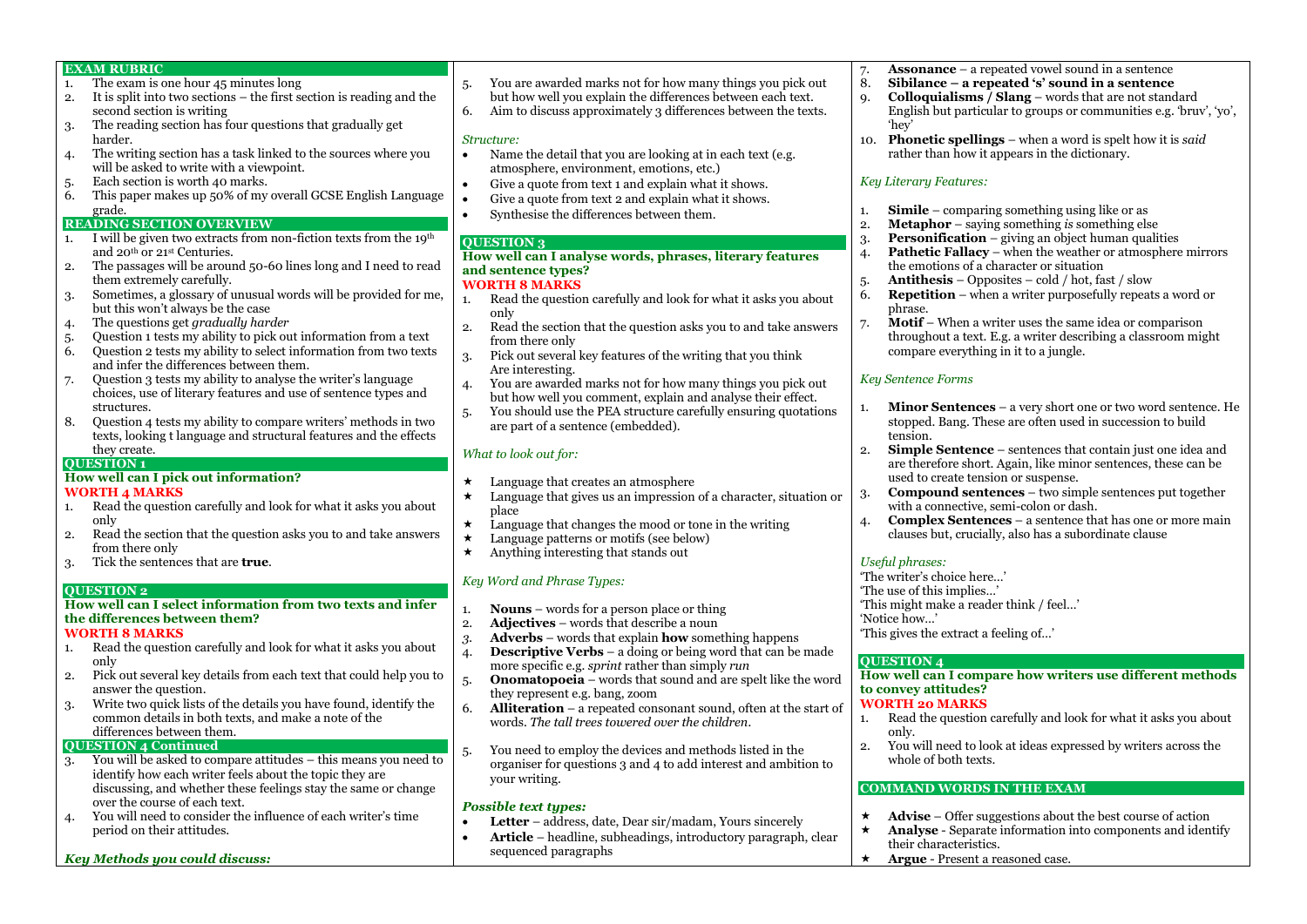

|                  | <b>Imagery</b> (similes, metaphors, hyperbole, etc.)                       | Text for a Leaflet - title, organisational devices (e.g.                         | $\star$ | <b>Assess</b> – Make an informed judgement.                                                                        |
|------------------|----------------------------------------------------------------------------|----------------------------------------------------------------------------------|---------|--------------------------------------------------------------------------------------------------------------------|
| $\overline{2}$   | Persuasive (AFOREST) devices - anecdotes, facts,                           | subheadings), bullet points, clear sequenced paragraphs                          | $\star$ | <b>Comment</b> - Present an informed opinion.                                                                      |
|                  | opinions, rhetorical questions, emotive language, statistics,              | <b>Speech</b> – address to an audience, clear sequenced paragraphs,<br>$\bullet$ | $\star$ | Criticise - Assess worth against explicit expectations.                                                            |
|                  | triplets)                                                                  | direct address, clear sign off                                                   | $\star$ | Debate - Present different perspectives on an issue.                                                               |
| 3.               | <b>Symbolism</b> – a repeated image to represent a theme                   | <b>Essay</b> – effective introduction and conclusion, clear sequenced            | $\star$ | <b>Describe</b> - Give an account of.                                                                              |
|                  | <b>Narrative mode – personal address vs. third person</b>                  | paragraphs                                                                       | $\star$ | Discuss - Present key points.                                                                                      |
|                  | <b>Sentence types - are they used for effect?</b>                          |                                                                                  | $\star$ | Evaluate - State how you react when reading the text as in                                                         |
| 6.               | <b>Tone</b> – does the writer sound formal or informal, calm or            | <b>Purposes for writing:</b>                                                     |         | 'Evaluate the effects the descriptions have on you'.                                                               |
|                  | impassioned, humorous or serious?                                          | <b>Explain</b> – explain what you think about<br>$\bullet$                       | $\star$ | <b>Examine</b> - Investigate closely.                                                                              |
| 7.               | <b>Context</b> – does the writer use contemporary references or draw       | <b>Argue</b> – argue the case for/against the statement that                     | $\star$ | <b>Explain - Give reasons.</b>                                                                                     |
|                  | on traditional Victorian values?                                           | <b>Persuade</b> – persuade the writer of the statement that<br>$\bullet$         | $\star$ | How does the writer's use of language achieve an                                                                   |
| 8.               | <b>Text type</b> $-$ is the form designed to appeal to the public or is it | <b>Instruct/Advise</b> – Advise the reader of the best way to<br>$\bullet$       |         | effect? Describe how writers use language to achieve                                                               |
|                  | a private text - how does this affect the reader response?                 |                                                                                  |         | effects/impact (words/phrases/language features/language                                                           |
|                  |                                                                            | Content (24 marks):                                                              |         | techniques/ sentence forms).                                                                                       |
|                  | <b>Structure:</b>                                                          | Start your writing off in an interesting and attention grabbing                  | $\star$ | <b>Illustrate</b> - Present clarifying examples.                                                                   |
| $\bullet$        | Identify one difference between ideas or perspectives                      | way                                                                              | $\star$ | Infer - draw conclusions from evidence that are not obviously                                                      |
|                  | Give a quote from each text to support your point                          | End interestingly too, ensuring you leave your reader with<br>$\star$            |         | stated in the text                                                                                                 |
| $\bullet$        | Analyse the writer's methods used in each quote                            | something to think about or wanting to read on / more                            | ★       | Persuade - cause your reader to agree with you                                                                     |
|                  | Compare how each quote affects and influences the reader                   | You use paragraphs<br>$\star$                                                    | $\star$ | Summarise - Present principal points without detail.                                                               |
|                  | differently through the use of these methods                               | Use a range of ambitious structure and sentence forms<br>★                       | $\star$ | <b>Support</b> - Use quotations/ textual references to evidence your                                               |
| $\bullet$        | Briefly summarise your overall opinion at the end                          | Use punctuation for effect<br>★                                                  |         | response.                                                                                                          |
|                  |                                                                            | Consider your reader - how can you ensure they will agree with<br>*              | $\star$ | What do you understand-Retrieve and interpret                                                                      |
|                  | Make sure you:                                                             | your viewpoint?                                                                  |         | information from a text/s.                                                                                         |
| *                | Start each paragraph using a topic sentence                                | How can you make your writing stand out and be different from<br>*               | $\star$ | Writer's methods - the techniques a writer uses to influence<br>the reader (these could be language or structural) |
| $\star$          | Use the short focused quotations from the texts                            | evervone else?                                                                   |         |                                                                                                                    |
| $\star$          | Explain your ideas in lots of detail                                       | Write in detail<br>$\star$                                                       |         | <b>NOTES:</b>                                                                                                      |
| $\star$          | Zoom in on key words and phrases from your quotes                          | Describe and explain your ideas and viewpoint in depth<br>★                      |         |                                                                                                                    |
| $\star$          | Clearly identify the writer's method used.                                 |                                                                                  |         |                                                                                                                    |
| $\star$          | Compare the different effects on the reader                                | <b>Technical Accuracy (16 marks):</b>                                            |         |                                                                                                                    |
|                  |                                                                            | You need to be confident in the following areas of technical accuracy:           |         |                                                                                                                    |
|                  | <b>WRITING SECTION</b>                                                     | Your use of standard English and correct grammar<br>$\star$                      |         |                                                                                                                    |
|                  | <b>WORTH 40 MARKS</b>                                                      | A range of punctuation including full stops, question marks,<br>$\star$          |         |                                                                                                                    |
|                  | The writing section is worth half of the marks on the paper                | exclamation marks, apostrophes, commas, colons, semi-colons,                     |         |                                                                                                                    |
| $\overline{2}$ . | You are awarded 24 marks for content and organisation and 16               | dashes and brackets.                                                             |         |                                                                                                                    |
|                  | marks for technical accuracy. This latter mark means 20% of the            | $\star$<br>Accurate spelling                                                     |         |                                                                                                                    |
|                  | paper is about how well you write.                                         | A wide range of sophisticated vocabulary<br>$\star$                              |         |                                                                                                                    |
| 3.               | You are given a task that is linked thematically to the text you           |                                                                                  |         |                                                                                                                    |
|                  | read in some way.                                                          |                                                                                  |         |                                                                                                                    |
| 4.               | You will always be given a statement that you can agree or                 |                                                                                  |         |                                                                                                                    |
|                  | disagree with in your response                                             |                                                                                  |         |                                                                                                                    |